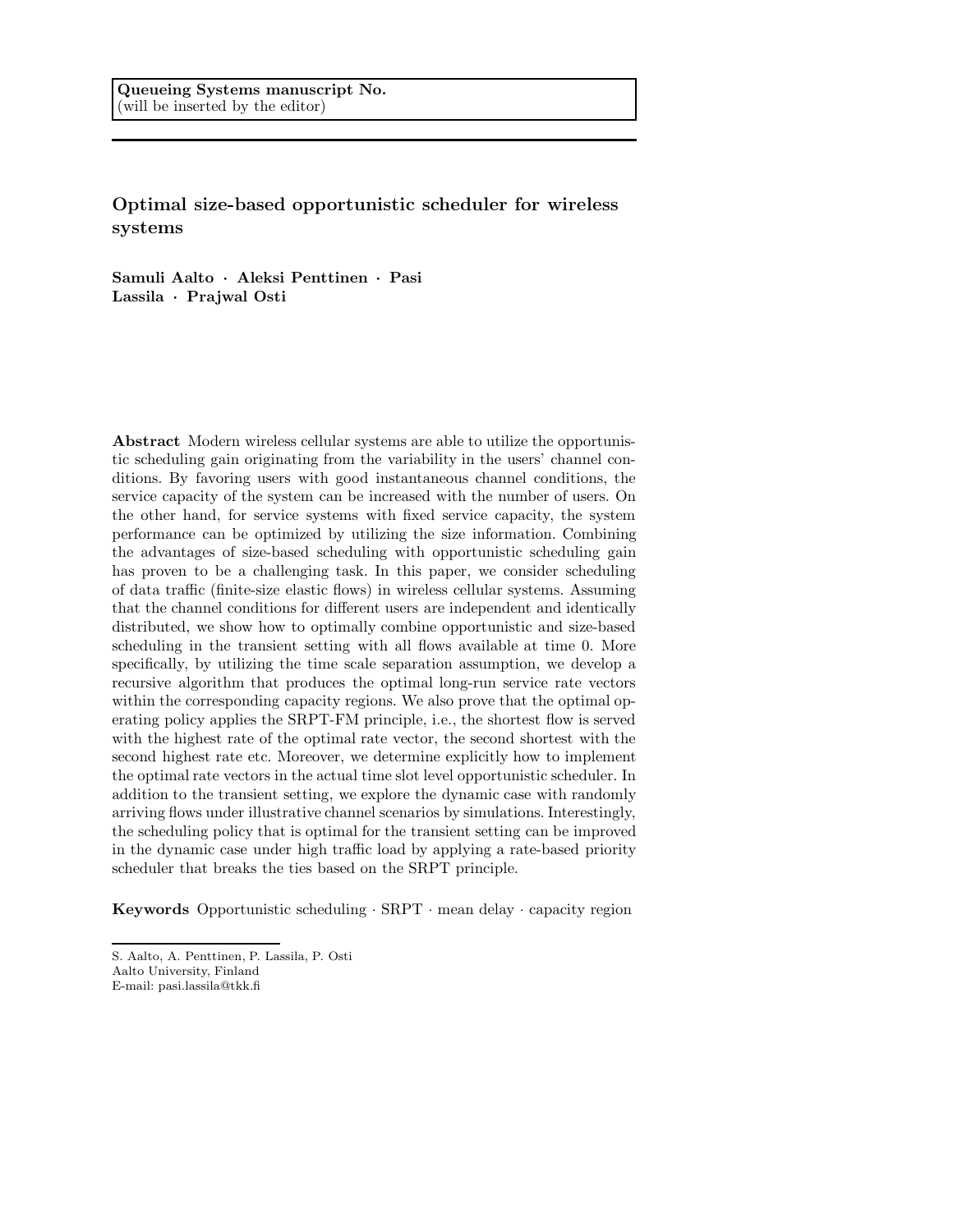#### 1 Introduction

We consider optimal scheduling of downlink data traffic in modern wireless cellular systems. The traffic consists of finite-size flows that are transmitted to users in a single cell area. We assume that the scheduler operates in a very fast time scale of milliseconds transmitting in each time slot to exactly one user. From the flow level performance point of view, a scheduler is optimal if it minimizes the mean flow delay (that is, the time from the start of the transmission to its completion). The static version of the optimal scheduling problem considers a transient system where all the flows in the system are available at time 0 and no new flows arrive. Minimizing the mean delay corresponds to the minimization of the total completion time. In the *dynamic version*, new flows arrive randomly and the objective is to minimize the long-run mean delay (or, the steady-state mean number of flows, as well, by Little's result).

A fundamental phenomenon in all wireless systems is that the users perceive time-varying channel conditions due to fast fading phenomena. Roughly said, the better the instantaneous conditions, the higher the transmission rate, which can be exploited by channel-aware schedulers that get information on the changes in these conditions. This has led to opportunistic scheduling schemes, such as the Proportional Fair (PF) scheduler, that favor users with good channel conditions  $[4, 11, 21, 14]$ . With opportunistic schedulers, the service capacity is no longer fixed but increases as the number users increases, which corresponds to a queueing system with scalable service capacity (or, briefly, a scalable queue).

If the scheduler is not channel-aware, then, from the scheduling point of view, the system boils down to a single-server queue with a fixed service capacity: Each user is served with its own average transmission rate. In such a case, the best that a size-based scheduler can do, which is aware of the remaining flow sizes, is to transmit to the user whose flow has the smallest remaining transmission time (which is the remaining size divided by the average transmission rate). This corresponds to the Shortest-Remaining-Processing-Time (SRPT) discipline, which is known to be optimal for the single-server queues [18].

The idea of SRPT is to minimize the delay by getting rid of flows as soon as possible. However, with fewer flows part of the opportunistic gain is lost, which is the basic dilemma. Combining the advantages of size-based scheduling with opportunistic scheduling gain has proven a challenging task. Two different modeling approaches have been presented to solve the problem. A direct approach [20, 10, 12, 3] is based on time slot level models, while the other approach [17, 2] utilizes a time scale separation argument, which leads to flow level models. A good baseline is provided by the PF scheduler that does not utilize size information at all.

The time scale separation assumption [7, 9, 16, 13, 6,17, 2] implies that, at the flow level, the flows experience the time-average transmission rates produced by the time slot level opportunistic scheduler. The assumption is justified if the channel conditions can be modeled by a stationary and ergodic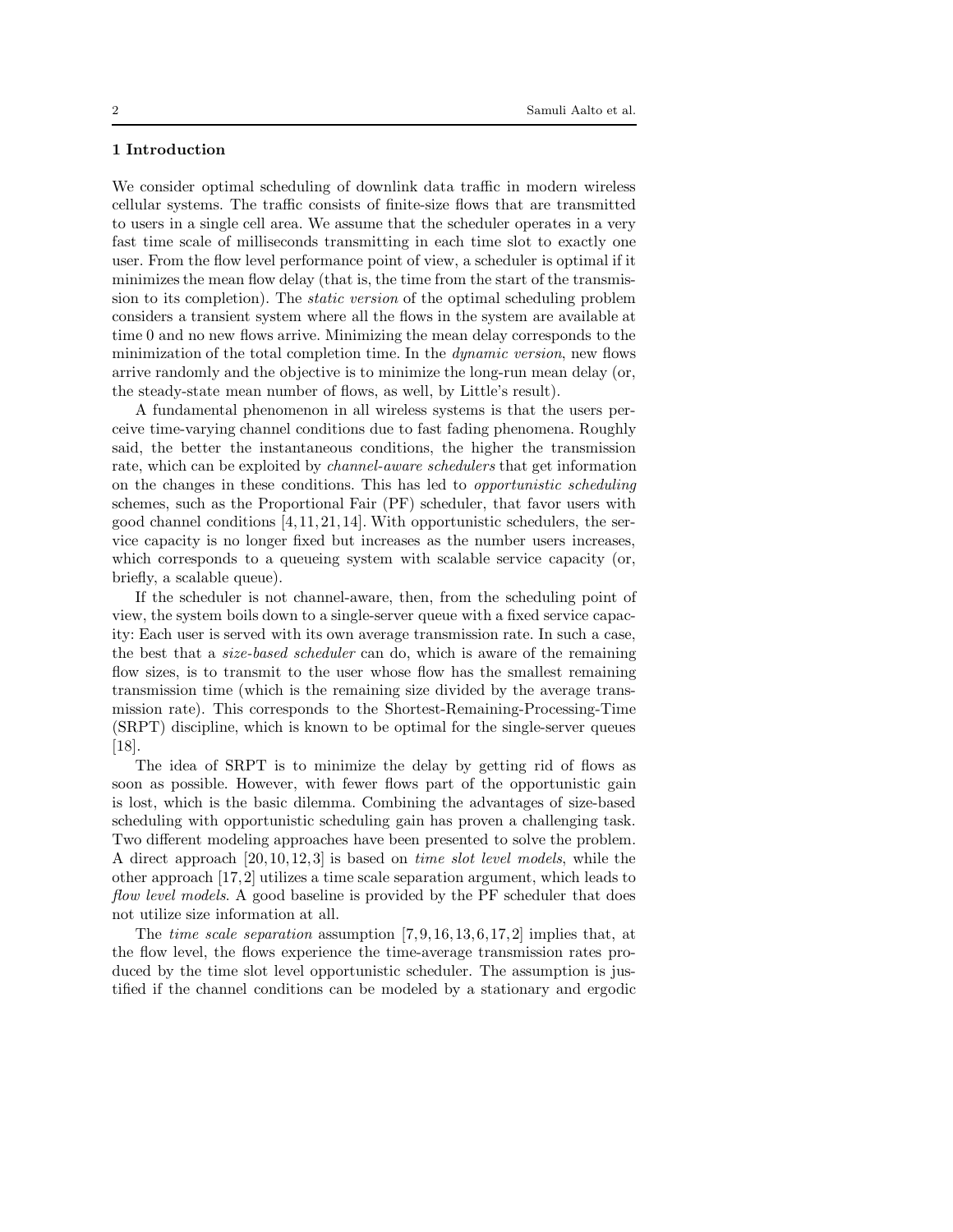process and the flow transmission times are much larger than the time scale where the scheduler operates. For a given number of flows in the system, the set of achievable rate vectors that the time slot level scheduler can support is characterized by the notion of the capacity region. Assuming further that the channel conditions for different users are independent and identically distributed (up to a user-specific coefficient) results in symmetric capacity regions [7]. The solution to the optimization problem for the flow level model gives the optimal rate vectors within the corresponding capacity regions. How to implement these optimal rate vectors in the time slot level opportunistic scheduler needs still to be solved separately.

Using a time slot level model and assuming that the channel conditions in different time slots are independent and identically distributed, Tsybakov [20] formulated the optimal scheduling problem for the transient system (without arrivals) as a dynamic program, which can be solved numerically. However, the dynamic program does not allow to extract any structural properties of the optimal policy. Hu et al. [10] developed heuristic algorithms that combine opportunistic scheduling with size-based information, and derived bounds for their flow level performance in the transient setting. Ayesta et al. [3] considered a slightly different problem without exact size information. They applied the theory of restless bandits to bring in more structure for the (nearly) optimal time slot level scheduler for the transient system. The approach, however, requires a Markovian description of the system and is therefore limited to geometric flow size distributions with the memoryless property. In addition, their Potential Improvement (PI) scheduler reduces to the PF scheduler in the symmetric setting.

Sadiq and de Veciana [17] applied the time scale separation argument and considered the optimal scheduling problem for the transient system with a flow level model. They were able to derive the optimal rate vectors for nested polymatroids that are compact, convex, coordinate-convex, and symmetric capacity regions, and showed that the optimal policy applies the SRPT-FM (SRPT-Fastest-Machine) principle, i.e., the shortest flow is served with the highest rate of the optimal rate vector, the second shortest with the second highest rate etc. In their proof, Sadiq and de Veciana utilized the known optimality result of the SRPT-FM discipline for the heterogeneous multi-server queues [15]. While the result gives a complete structural characterization for the optimal operating policy, its applicability (as such) is rather restricted, since, as Sadiq and de Veciana note, capacity regions are nested polymatroids only in some very special cases. However, the result can be utilized to find out an optimistic bound for the flow level performance whenever capacity regions are nested and convex.

In [2], we also made the time scale separation assumption and considered the optimal scheduling problem under opportunistic scheduling gain in the transient setting. We focused on the situation, where the capacity regions are compact and symmetric (including, e.g., all nested polymatroids). We gave a condition under which (i) the optimal rate vector does not depend on the sizes of the flows as long as their order (in size) remains the same and (ii) the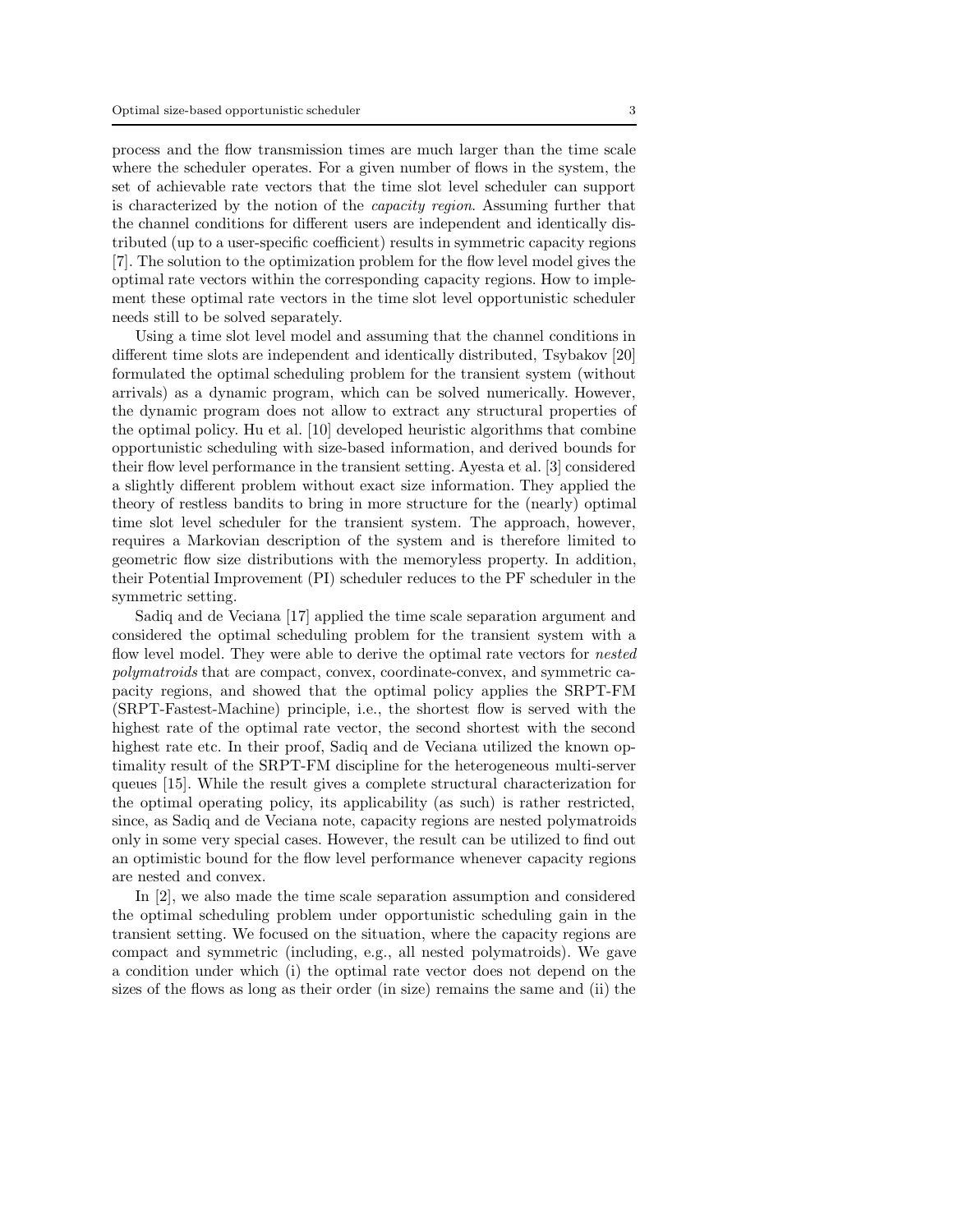optimal policy applies the SRPT-FM principle. We also developed a recursive algorithm to determine both the optimal rate vector and the minimum mean delay. Unfortunately, our condition is rather implicit. In addition, we did not consider the problem of implementing the optimal rate vectors in the time slot level scheduler.

The optimal scheduling problem in the dynamic setting with new flow arrivals for the systems with opportunistic scheduling gain is still unsolved. Only some heuristic algorithms have been proposed and experimented with that try to combine opportunistic scheduling gain with size-based scheduling  $[10, 13, 12, 3, 17]$ . In this context, even stability may be an issue and, indeed, the only available theoretical results are limited to stability analysis of some families of policies ( $\alpha$ -fair and priority based), see [7,9,8,1].

In this paper, we prove that the implicit condition given in [2] is, indeed, satisfied under the assumption that the channel conditions for different users are independent and identically distributed (up to a user-specific coefficient). As a result, we have a recursive algorithm that produces the optimal flow level rate vectors that minimize the mean delay in the transient setting. While the original recursive algorithm developed in [2] requires an explicit representation of the capacity regions, we develop another recursive algorithm that avoids this requirement by directly utilizing the time slot level channel model. Moreover, we also determine explicitly how to implement the optimal rate vectors in the time slot level opportunistic scheduler. Thus, we are able to combine opportunistic and size-based scheduling optimally in the time slot level (as long as the transient system is concerned), which is the main theoretical contribution of the paper.

In addition to the static setting, we also explore the dynamic setting by comparing the following opportunistic schedulers under some channel scenarios: (i) PF, the baseline policy that allows an explicit performance analysis in the symmetric setting [7]; (ii) SRPT-P, a priority based policy, for which the priority is based on the channel conditions and ties are broken according to the SRPT discipline [12]; (iii) SRPT-OPS $(k)$ , a policy that applies PF for (at most) k users with the shortest remaining transmission times  $[17]$ ; and (iv) TR-OPT, the optimal policy for the transient system (developed in this paper). Since the theoretic analysis is still beyond mathematical tractability, we rely on simulations when comparing the policies in the dynamic setting. Interestingly, the scheduling policy TR-OPT, which is optimal for the transient case, can be improved in the dynamic setting under high traffic load by applying the rate-based priority scheduler SRPT-P.

The rest of the paper is organized as follows. In Section 2, we introduce the time slot level scheduler model and the corresponding flow level capacity regions. The flow level operating policies together with the time scale separation assumption are presented in Section 3. Section 4 includes the main theoretical results of the paper, which are related to the optimal scheduling problem in the transient setting. The theoretical results are illustrated in Section 5 by numerical examples including certain channel scenarios. In Section 6, we explore the dynamic setting based on simulations performed with two different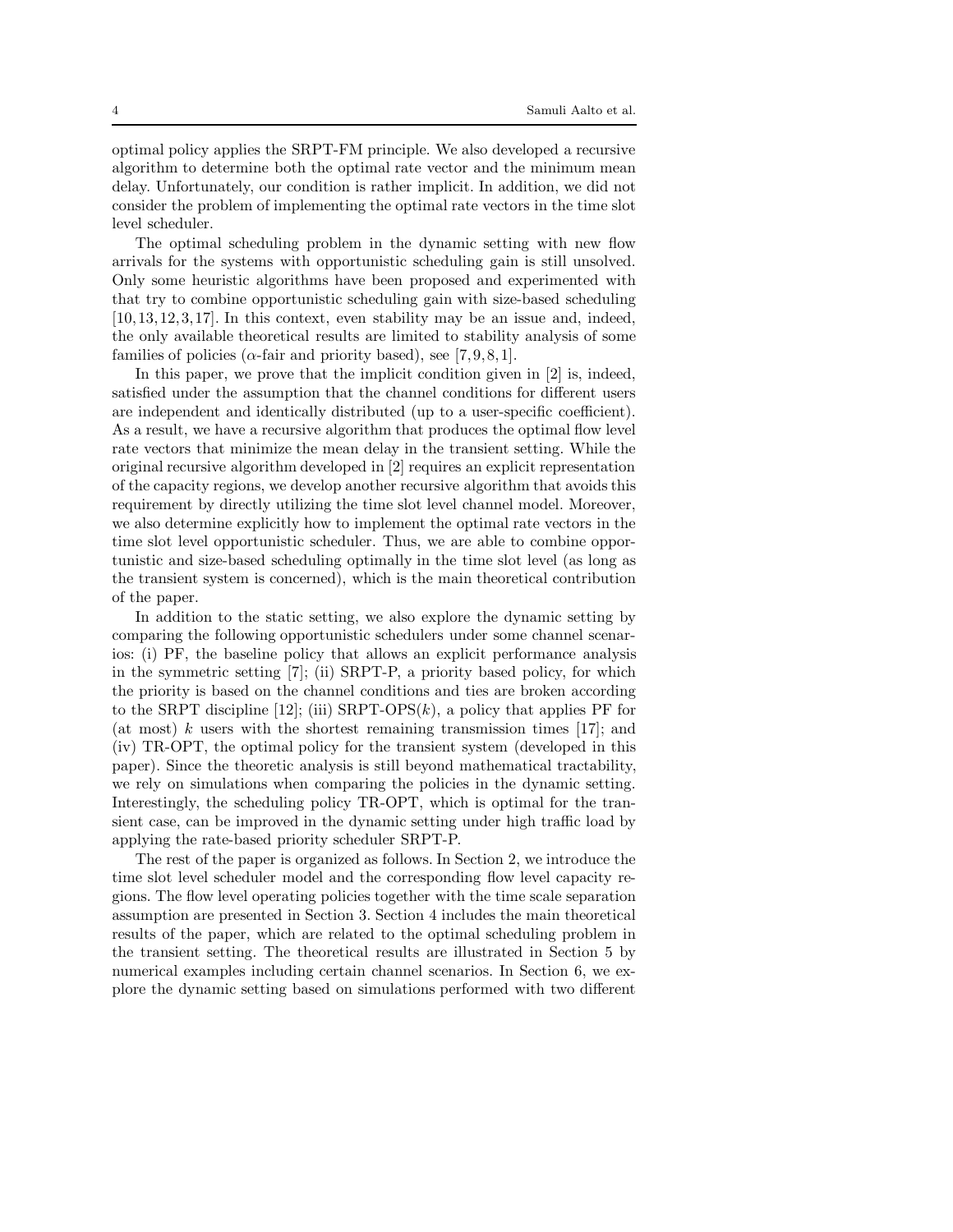simulators (one based directly on the time slot level model, and the other that utilizes the time scale separation assumption). Section 7 concludes the paper and also discusses some future research directions.

### 2 Time slot level scheduler model and capacity region

We consider downlink data transmission in a wireless cellular system, where the base station always transmits to a single user within a time slot, as in 1xEV-DO systems (with the time slot equal to 1.67 ms). The traffic consists of elastic flows (corresponding roughly to file transfers) that the users are downloading through the base station to their mobile terminals. In the rest of the paper we refer to flows, users and terminals interchangeably.

Assume now that there is a fixed number of users,  $n$ , in the system. The users (and the corresponding flows and terminals) are indexed by  $i = 1, \ldots, n$ . The *instantaneous rate* (in bps) of user i varies over time according to some stationary and ergodic process  $R_i(t)$  taking values in  $\mathcal{R} \subset \mathbb{R}_+$ . Let  $R_i$  refer to the corresponding steady-state variable. We assume that the instantaneous rate processes of different users are independent and identically distributed<sup>1</sup> with the mean denoted by  $\gamma_1 = E[R_1(t)]$ . The *opportunistic gain*  $\gamma_n$  is defined by

$$
\gamma_n = E[\max\{R_1(t), \dots, R_n(t)\}].\tag{1}
$$

Thus, we have

$$
\gamma_n = \int_0^\infty P\{\max\{R_1(t), \dots, R_n(t)\} > r\} dr
$$

$$
= \int_0^\infty (1 - P\{R_1(t) \le r\}^n) dr.
$$

To simplify the presentation in this section, we assume (as in [7,9,12]) that  $\mathcal R$ is a finite set. However, the theoretical results given in this paper do not require this restrictive assumption. Finally, let  $R(t) = (R_1(t), \ldots, R_n(t))$  denote the corresponding vector process taking values in  $\mathcal{R}^n \subset \mathbb{R}^n_+$ .

We assume that the scheduling decision is based on the instantaneous rate vector  $R(t)$ . More precisely said, we consider *opportunistic schedulers*  $\pi$  characterized by the probabilities  $p_i^{\pi}(\mathbf{r})$  with which flow i is scheduled in state  $\mathbf{r} \in \mathcal{R}^n$  satisfying

$$
\sum_{i=1}^n p_i^{\pi}(\mathbf{r}) \le 1.
$$

Note that there may be a positive probability that the scheduler is idle even if there are flows in the system. Let  $\Pi_n$  denote the family of such schedulers.

<sup>&</sup>lt;sup>1</sup> In fact, by adjusting the corresponding flow sizes, we could, as well, have assumed that, for each user i, there is a constant  $a_i$  such that processes  $a_i R_i(t)$  are independent and identically distributed, cf. [7, 17].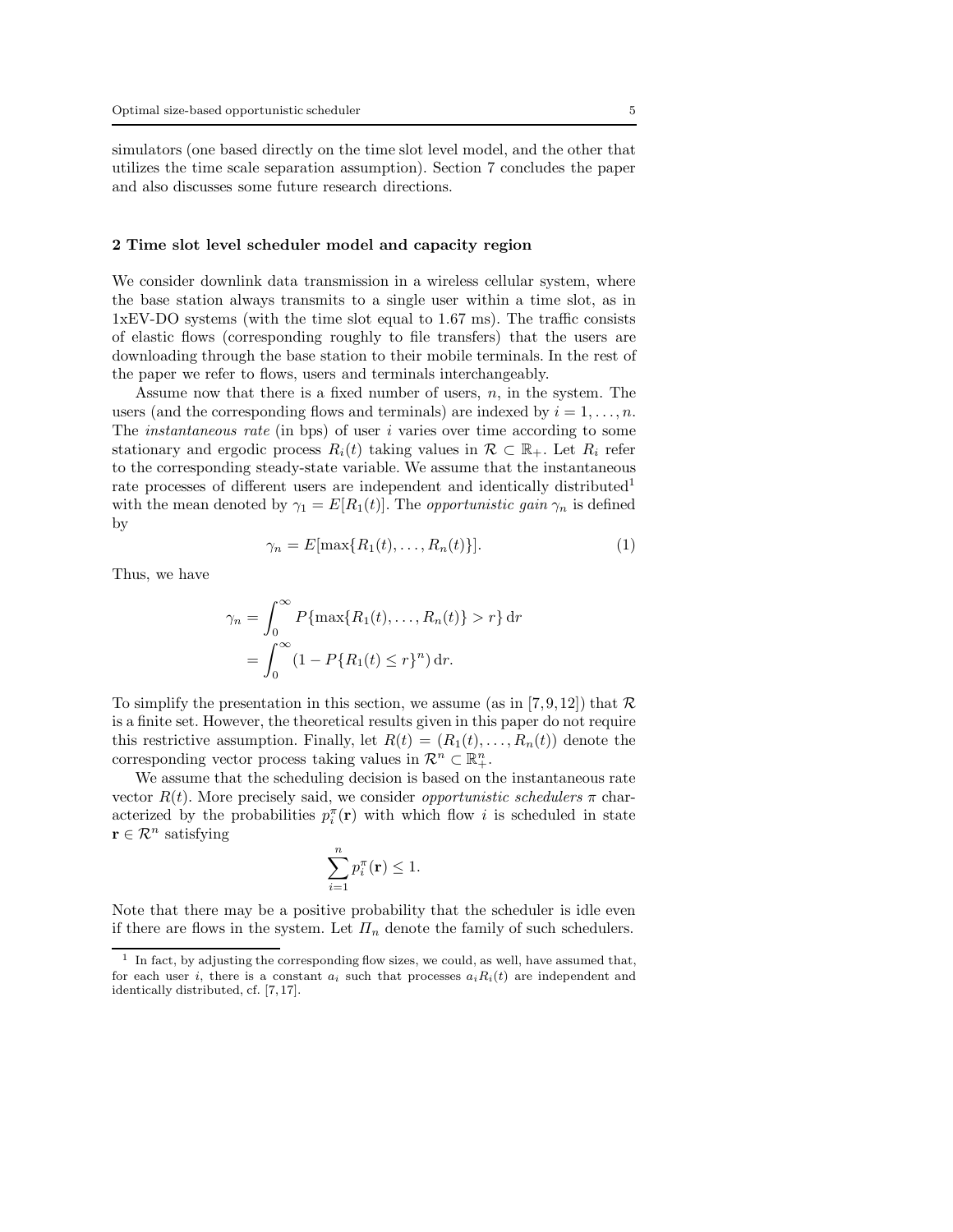In addition, we assume that the traffic sources are saturated at the time slot level  $[14, 5, 19]$ , i.e., if time slot t is scheduled to user i, the user will receive data with rate  $R_i(t)$  in this time slot. Thus, the long-term throughput for user *i* under scheduler  $\pi \in \Pi_n$  is as follows:

$$
\theta_i^{\pi} = \sum_{\mathbf{r} \in \mathcal{R}^n} r_i p_i^{\pi}(\mathbf{r}) P\{R(t) = \mathbf{r}\}.
$$
 (2)

The (opportunistic) capacity region is defined by all feasible throughput vectors,

$$
\mathcal{C}_n = \{(\theta_1^{\pi}, \dots, \theta_n^{\pi}) \in \mathbb{R}_+^n : \pi \in \Pi_n\}.
$$

The capacity region  $C_n$  has the following three properties:

- (i)  $C_n$  is a *compact* subset of  $\mathbb{R}^n_+$ , i.e.,  $C_n$  is closed and bounded;
- (ii)  $\mathcal{C}_n$  is symmetric, i.e., if  $\mathbf{c} \in \mathcal{C}_n$ , then any permutation  $\tilde{\mathbf{c}}$  of its components also lies in  $\mathcal{C}_n$ ;
- (iii)  $\mathcal{C}_n$  is convex.

For  $n = 1$ , we clearly have

$$
\mathcal{C}_1=[0,\gamma_1].
$$

In addition, for  $n > 1$ , the capacity regions generated by this model are naturally *nested*, i.e., for all  $k = 2, ..., n$  and  $\mathbf{c} \in \mathcal{C}_k$ ,

$$
(c_1,\ldots,c_{k-1})\in \mathcal{C}_{k-1}.
$$

An important subfamily of the opportunistic schedulers  $\Pi_n$  consists of weight-based schedulers  $\Pi_n^{\mathbf{w}}$ . A weight-based scheduler  $\pi \in \Pi_n^{\mathbf{w}}$  is defined by a vector  $\mathbf{w} = (w_1, \ldots, w_n)$  of weights  $w_i \geq 0$  for which  $w_1 + \ldots + w_n > 0$ . Scheduler  $\pi$  allocates time slot t to a user  $i^*$  for which

$$
w_{i^*} R_{i^*}(t) = \max_{i=1,...,n} w_i R_i(t),
$$

augmented with a suitable tie-breaking rule.

A well-known fact (see, e.g., [7]) is that any non-dominated feasible throughput vector  $\mathbf{c} \in \mathcal{C}_n$  can be achieved by some weight-based scheduler  $\pi \in \Pi_n^{\mathbf{w}}$  so that  $\mathbf{c} = (\theta_1^{\pi}, \dots, \theta_n^{\pi}).$ 

We furthermore note that, in this symmetric setting, the throughput vector produced by the PF scheduler equals the throughput vector of the weightbased scheduler that applies an equal weight  $w_i = 1$  for all flows i (see, e.g., [7]). Thus,

$$
(\theta_1^{\text{PF}}, \dots, \theta_n^{\text{PF}}) = (\gamma_n/n, \dots, \gamma_n/n). \tag{3}
$$

The following observation related to the weight-based schedulers is needed later on.

**Proposition 1** Assume that  $w_i \geq 0$  for all  $i = 1, \ldots, n$ . Then

$$
\max_{\mathbf{c}\in\mathcal{C}_n}\sum_{i=1}^n w_ic_i = E[\max_{i=1,\dots,n}w_iR_i].
$$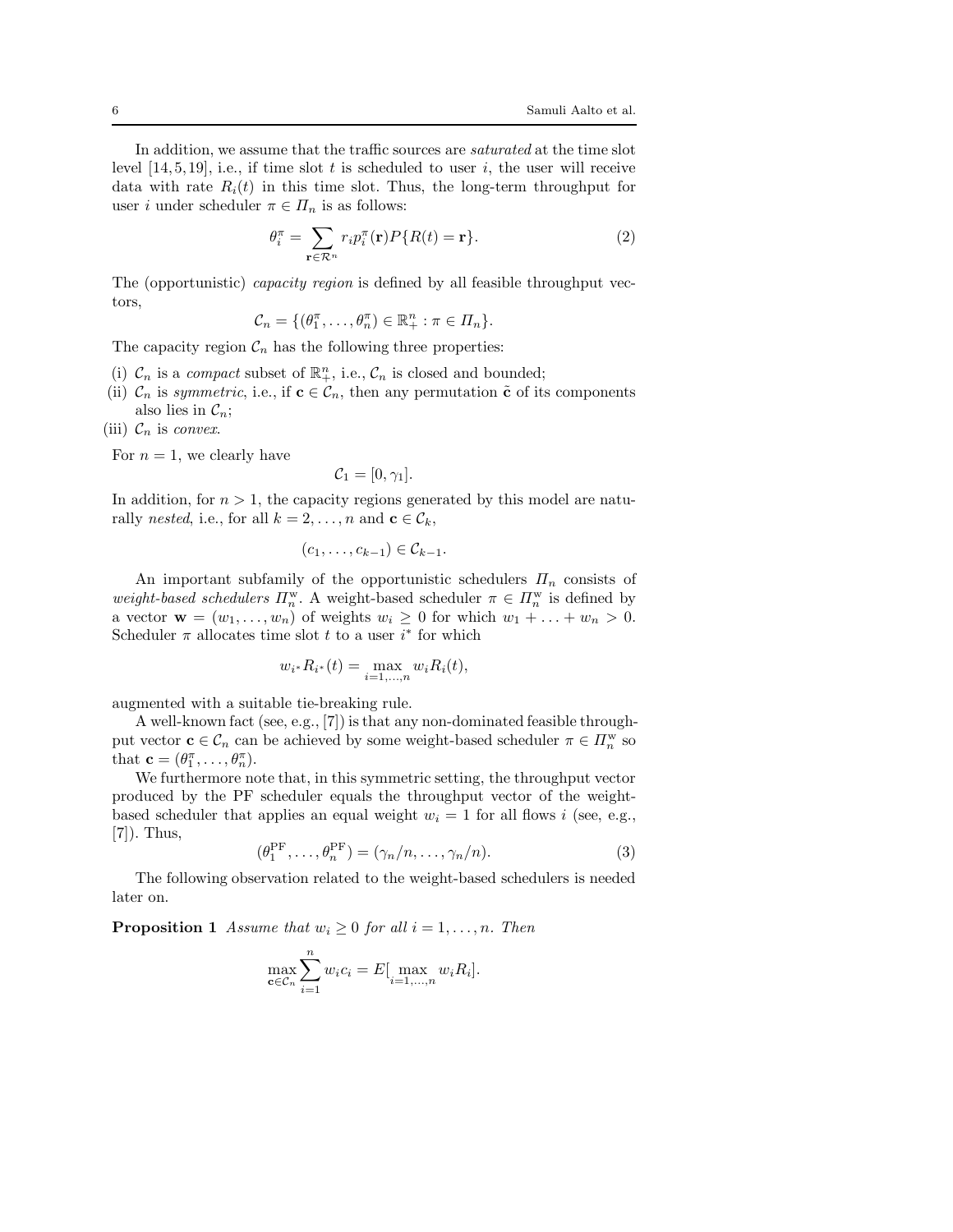Proof Note first that

$$
\max_{\mathbf{c}\in\mathcal{C}_n}\sum_{i=1}^n w_i c_i = \max_{\pi\in\mathcal{H}_n}\sum_{i=1}^n w_i \theta_i^{\pi}
$$
  
= 
$$
\max_{\pi\in\mathcal{H}_n}\sum_{i=1}^n w_i \sum_{\mathbf{r}\in\mathcal{R}^n} r_i p_i^{\pi}(\mathbf{r}) P\{R(t) = \mathbf{r}\}
$$
  
= 
$$
\max_{\pi\in\mathcal{H}_n}\sum_{\mathbf{r}\in\mathcal{R}^n}\sum_{i=1}^n w_i r_i p_i^{\pi}(\mathbf{r}) P\{R(t) = \mathbf{r}\}.
$$

Since maximizing the required expression in each state separately leads to a feasible policy, we have

$$
\max_{\mathbf{c}\in\mathcal{C}_n} \sum_{i=1}^n w_i c_i = \max_{\pi\in\mathcal{H}_n} \sum_{\mathbf{r}\in\mathcal{R}^n} \sum_{i=1}^n w_i r_i p_i^{\pi}(\mathbf{r}) P\{R(t) = \mathbf{r}\}
$$

$$
= \sum_{\mathbf{r}\in\mathcal{R}^n} \left(\max_{\pi\in\mathcal{H}_n} \sum_{i=1}^n w_i r_i p_i^{\pi}(\mathbf{r})\right) P\{R(t) = \mathbf{r}\}
$$

$$
= \sum_{\mathbf{r}\in\mathcal{R}^n} \left(\max_{i=1,\dots,n} w_i r_i\right) P\{R(t) = \mathbf{r}\}
$$

$$
= E\left[\max_{i=1,\dots,n} w_i R_i(t)\right],
$$

which completes the proof.  $\Box$ 

$$
\Box
$$

### 3 Time scale separation and the flow level operating model

As in [7, 9, 17], the flow level performance analysis and optimization is carried out under the time scale separation assumption given below.

While the actual opportunistic scheduler operates in a very fast time scale (typically milliseconds), the flow level performance is related to a much slower time scale. With the current transmission rates, the file transfers typically take from seconds to minutes. Thus, we may reasonably assume that, as long as the number of flows remains unchanged, the flows are served in continuous time and with fixed rates that correspond to some operating point in the capacity region, which is called the time scale separation assumption.

At the flow level, the flows no longer look like infinite traffic sources but they have finite sizes. Assume that there are  $n$  flows in the system, say at time 0, with sizes  $s_i$ ,  $i = 1, \ldots, n$ . Without loss of generality, we may assume that

$$
s_1 \geq s_2 \geq \ldots \geq s_n.
$$

According to the time scale separation assumption, these flows are served with rates  $c_i$  determined by the *operating point*  $\mathbf{c} = (c_1, \ldots, c_n) \in \mathcal{C}_n$ . The operating point is *implemented* with the time slot level scheduler  $\pi \in \Pi_n$  such that  $c_i = \theta_i^{\pi}$  for all *i*.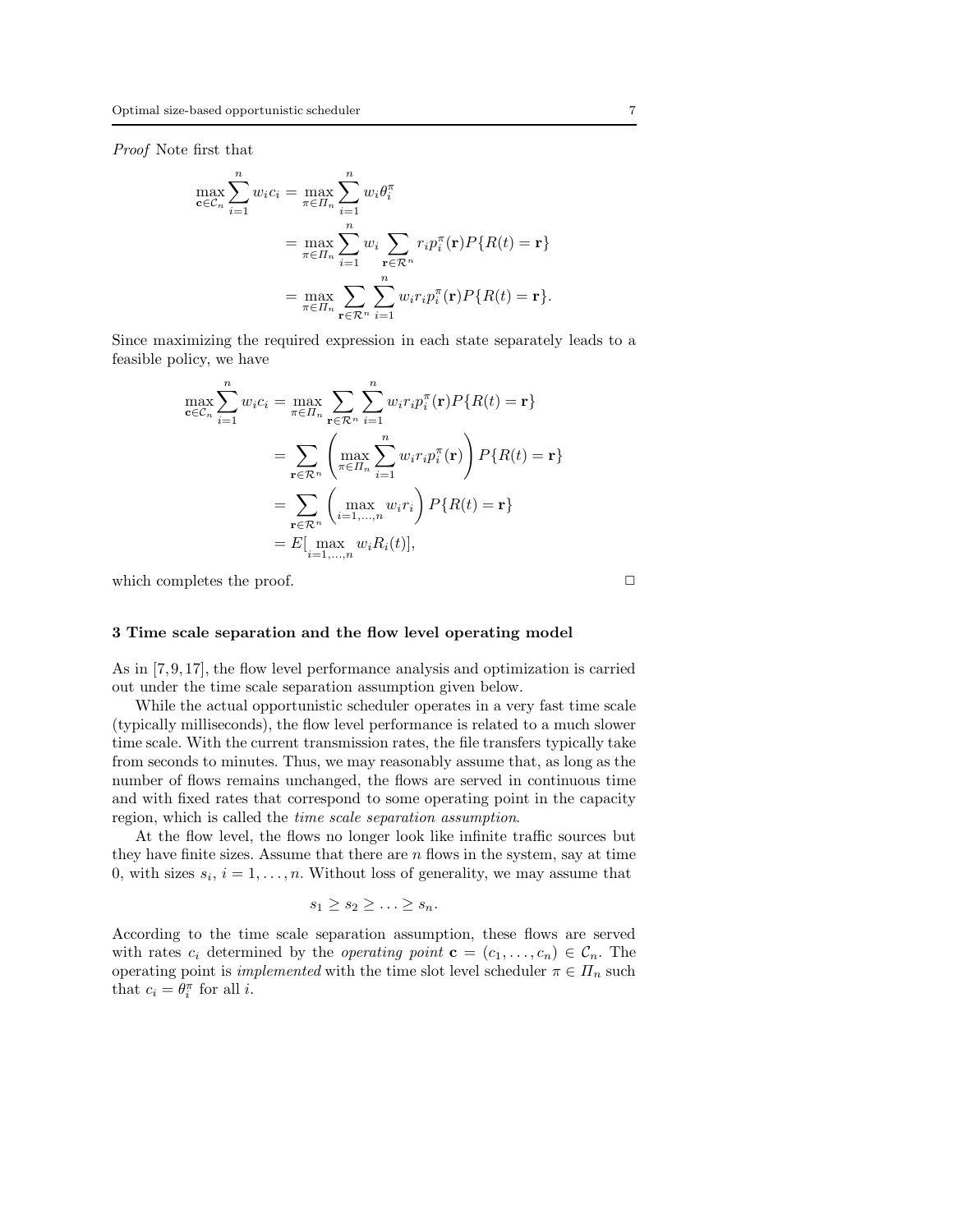We say that the operating point  $\mathbf{c} \in \mathcal{C}_n$  applies the *SRPT-FM principle* if

$$
c_1 \leq c_2 \leq \ldots \leq c_n.
$$

In other words, the shortest flow is served with the highest rate of the operating point, the second shortest with the second highest rate etc. Note that such an operating point preserves the order of the flow sizes for the whole period until the number of flows changes, i.e., for any  $t \in [0, s_n/c_n)$  (assuming no new flow arrivals),

$$
s_1(t) \geq s_2(t) \geq \ldots \geq s_n(t),
$$

where  $s_i(t)$  denotes the size of flow i at time t.

Below we consider some operating points applying the SRPT-FM principle, which are used later on.

(i) Operating point

$$
\mathbf{c}^{\mathrm{PF}} = (\gamma_n/n, \ldots, \gamma_n/n)
$$

corresponds to the PF scheduler, see (3). The operating point may be implemented (at the time slot level) by a weight-based scheduler with weight vector

$$
\mathbf{w}^{\mathrm{PF}} = (1, \ldots, 1).
$$

(ii) Operating point

$$
\mathbf{c}^{\text{SRPT-OPS}(k)} = \begin{cases} (0, \ldots, 0, \gamma_k/k, \ldots, \gamma_k/k), & k < n, \\ (\gamma_n/n, \ldots, \gamma_n/n), & k \ge n, \end{cases}
$$

with  $\min\{n, k\}$  non-zero elements refers to the SRPT-OPS(k) scheduler [17] that applies the PF scheduling discipline among the  $\min\{n, k\}$  flows with the shortest remaining flow sizes. The operating point may be implemented by a weight-based scheduler with weight vector

$$
\mathbf{w}^{\text{SRPT-OPS}(k)} = \begin{cases} (0, \dots, 0, 1, \dots, 1), & k < n, \\ (1, \dots, 1), & k \ge n, \end{cases}
$$

which has  $\min\{n, k\}$  non-zero elements.

(iii) Operating point

$$
\mathbf{c}^{\text{SRPT}-\text{P}} = (\theta_1^{\text{SRPT}-\text{P}}, \dots, \theta_n^{\text{SRPT}-\text{P}}),
$$

where

$$
\theta_i^{\text{SRPT-P}} = \sum_{r \in \mathcal{R}} r P \{ R_1 \le r \}^{i-1} P \{ R_1 = r \} P \{ R_1 < r \}^{n-i},
$$

corresponds to the SRPT-P scheduler [12], which is a priority based policy, for which the priority is based on the instantaneous rate and ties are broken according to the SRPT discipline.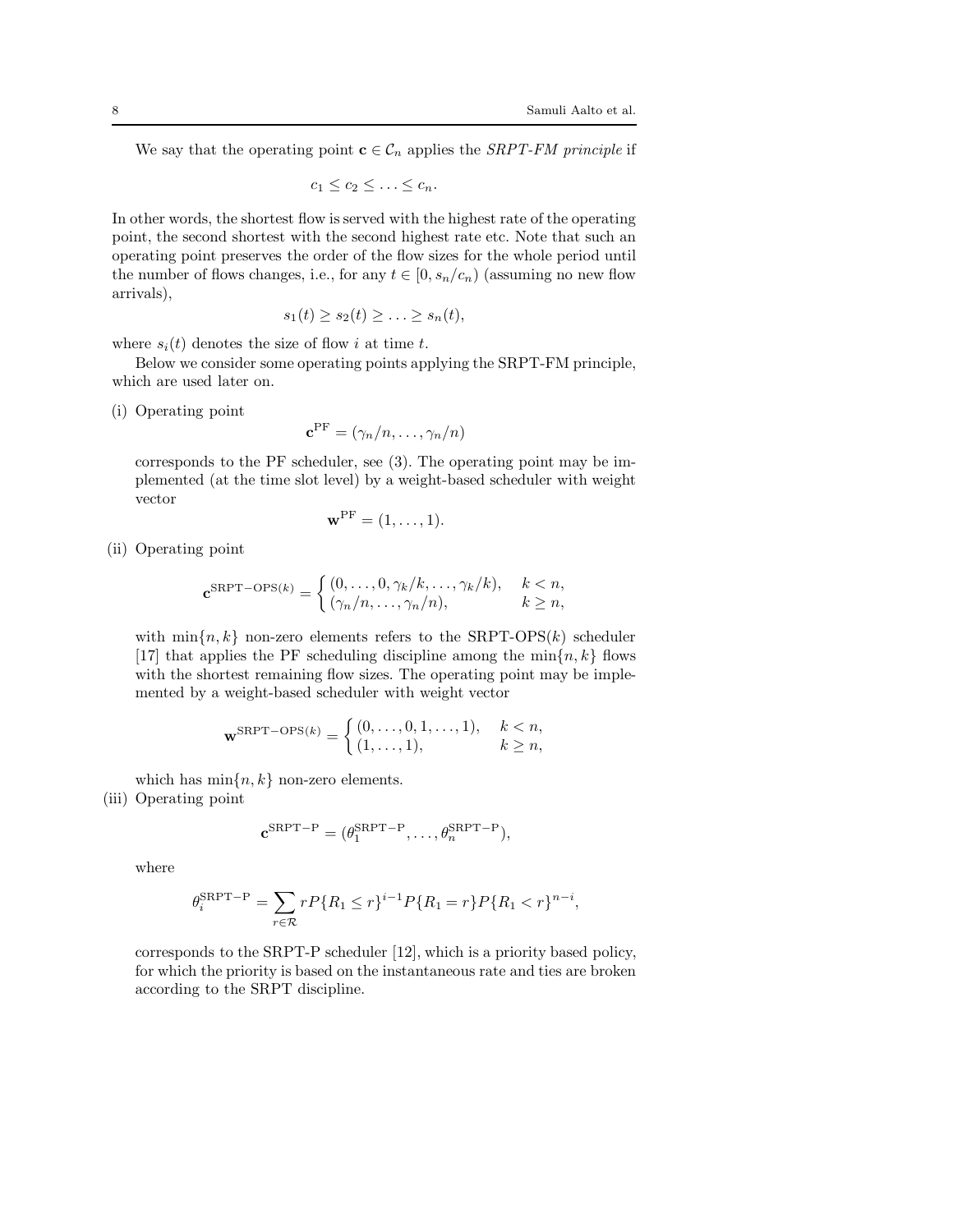(iv) Operating point

$$
\mathbf{c}^{\mathrm{TR-OPT}} = (c_1^*, \ldots, c_n^*),
$$

where  $c_i^*$  are defined recursively in Section 4, is the optimal operating point for the transient system, see Theorem 1. The operating point may be implemented by a weight-based scheduler with weight vector

$$
\mathbf{w}^{\mathrm{TR-OPT}} = (G_1^*, \ldots, G_n^*),
$$

where  $G_i^*$  are defined recursively in Section 4, see Theorem 2.

### 4 Optimal trade-off in the transient system

Our main results in this section are given in Theorems 1 and 2. We show that the optimal operating points that minimize mean delay in the transient system are given by the rate vectors  $\mathbf{c}_k^*$  defined recursively below in (4). These operating points apply the SRPT-FM principle, and they are not depending on the actual sizes of the flows (but only on their relative order). In addition, we show that these optimal operating points can be implemented by a sequence of weight-based schedulers with the weights  $w_k = G_k^*$  defined also in (4). While the recursive algorithm given in (4) and originally presented in [2], requires an explicit representation of the capacity regions, we develop another recursive algorithm (6) that avoids this requirement by directly utilizing the time slot level channel model.

#### 4.1 Transient system

Assume now that, at time 0, there are n flows in the system with sizes  $s_i$  (in bits). Without loss of generality, the (original) flows are indexed in such a way that

$$
s_1 \ge s_2 \ge \ldots \ge s_n.
$$

In this section, we do not allow any further arrivals but consider a transient system that remains busy only until the completion of all original file transfers.

As mentioned above, the operator of the system chooses at time 0 a rate vector  $\mathbf{c} = (c_1, \ldots, c_n) \in \mathcal{C}_n$ . From that on, each flow i is served with rate  $c_i$ until the number of flows changes, and a new rate vector is chosen. We assume that when choosing the rate vector the operator is aware of the (remaining) sizes of the flows. Recall that a rate vector  $\mathbf{c} \in \mathcal{C}_n$  is achieved by an opportunistic scheduler  $\pi \in \Pi_n$  such that  $\theta_i^{\pi} = c_i$  for all  $i = 1, ..., n$ . Note also that it is only the flow level operator (operating in a much slower time scale) that needs to be aware of the remaining sizes of flows, not the opportunistic scheduler (operating in the fast time scale of time slots).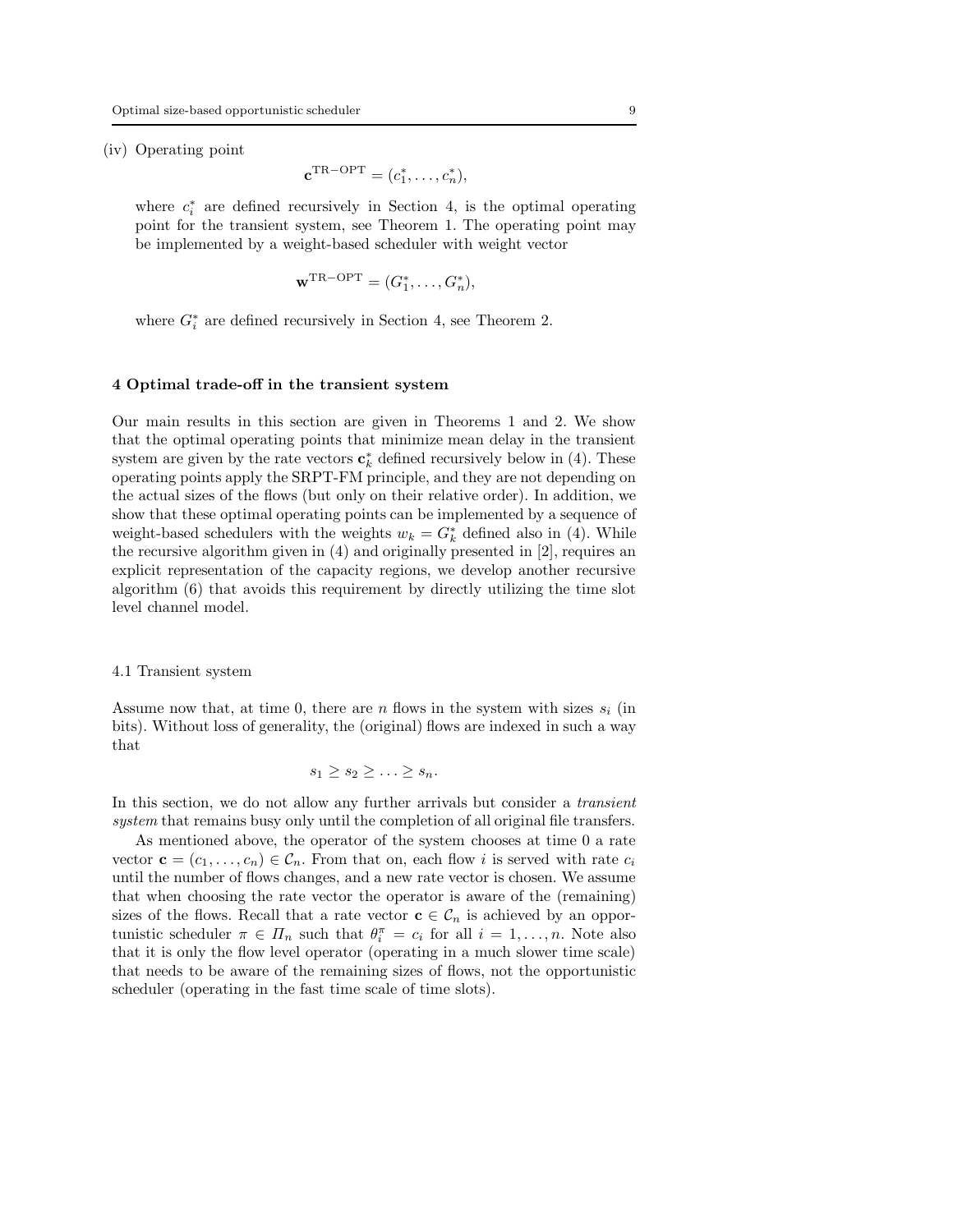### 4.2 Problem formulation

An operating policy  $\phi$  is defined by a sequence of rate vectors,  $(c_1, \ldots, c_n)$ , where  $\mathbf{c}_k = (c_{k1}, \ldots, c_{kk}) \in \mathcal{C}_k$  for all  $k = 1, \ldots, n$ <sup>2</sup> In other words, the operator applies the rate vector  $c_k$  when there are k flows in the system (called hereafter phase k). It is assumed that when a flow completes, the remaining  $k-1$  flows are *re-indexed* in such a way that the remaining sizes  $s_{k-1,i}$  again satisfy

$$
s_{k-1,1} \ge s_{k-1,2} \ge \ldots \ge s_{k-1,k-1}.
$$

Thus, in the next phase, the longest flow is served with rate  $c_{k-1,1}$ , the second longest with rate  $c_{k-1,2}$ , etc. Let  $\Phi_n$  denote the family of all operating policies,

$$
\Phi_n = \{ \phi = (\mathbf{c}_1, \dots, \mathbf{c}_n) : \mathbf{c}_k \in \mathcal{C}_k \text{ for all } k \}.
$$

Note that any operating policy  $\phi = (\mathbf{c}_1, \dots, \mathbf{c}_n)$  is implemented at the time slot level by choosing a sequence of opportunistic schedulers  $(\pi_1, \ldots, \pi_n)$  such that  $\pi_k \in \Pi_k$  for all  $k = 1, \ldots, n$  and

$$
\theta_i^{\pi_k} = c_{ki}
$$

for all  $i = 1, \ldots, k$ .

The total completion time [15] for operating policy  $\phi \in \Phi_n$  is defined as

$$
T^{\phi} = \sum_{k=1}^{n} k T_k^{\phi},
$$

where  $T_k^{\phi}$  refers to the length of phase k for policy  $\phi$ . Note that the mean delay of a flow is now given by  $T^{\phi}/n$ .

In this section, we consider the scheduling problem in which the optimal operating policy minimizes the total completion time (or the mean delay, as well) in the transient system. Let  $\phi^*$  denote such an optimal policy. Thus,

$$
T^{\phi^*} = \min_{\phi \in \Phi_n} T^{\phi}.
$$

In fact, it is even more important to find the optimal schedulers  $(\pi_1^*, \ldots, \pi_n^*)$ that implement the optimal policy  $\phi^*$  at the time slot level.

There is a clear trade-off between size-based operating policies and the opportunistic gain. The number of flows is reduced most effectively by choosing the rate vector that gives the highest maximum rate to the shortest flow, but the service capacity is maximized by choosing the rate vector that gives the highest total rate. The optimal operating policy should find the best possible compromise between these two extremes.

<sup>&</sup>lt;sup>2</sup> In the present paper, it is natural to define operating policies  $\phi$  as a sequence of rate vectors  $(c_1, \ldots, c_n)$  due to the time scale separation assumption made in Section 3. For more generic capacity regions, the optimal control in continuous time would, of course, be a relevant question.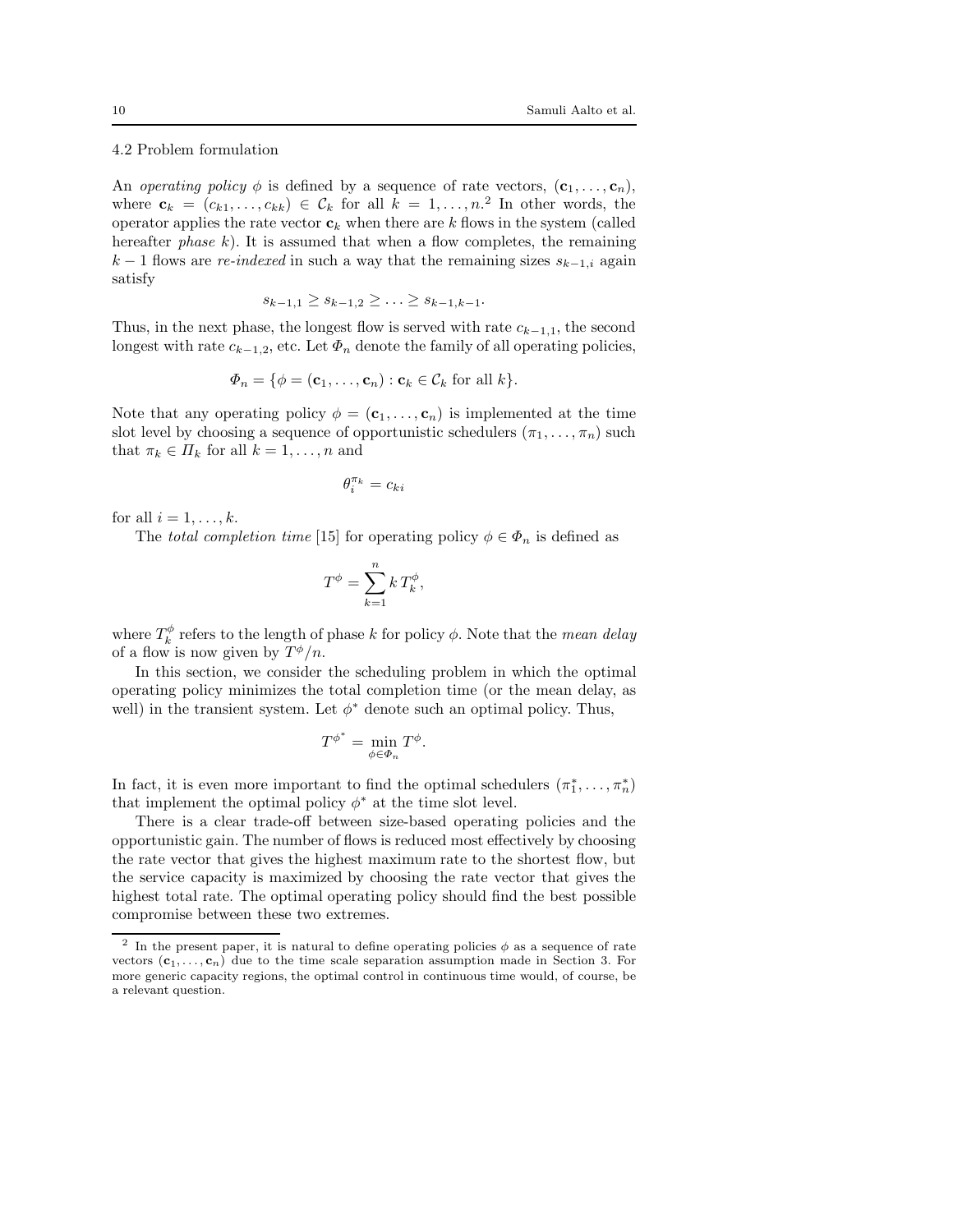### 4.3 Optimal solution

Let  $g_1, \ldots, g_n$  be a sequence of functions with  $g_k(c_k)$  defined on  $\mathcal{C}_k$  for all k,  $G_1^*, \ldots, G_n^*$  a sequence of scalars, and  $\mathbf{c}_1^*, \ldots, \mathbf{c}_n^*$  a sequence of rate vectors with  $\mathbf{c}_k^* \in \mathcal{C}_k$  for all k. These sequences are defined recursively as in [2, Equation (1)]:

$$
\begin{cases}\ng_1(c_1) = \frac{1}{c_1}, \\
G_1^* = g_1(c_1^*) = \min_{c_1 \in C_1} g_1(c_1), \\
g_k(\mathbf{c}_k) = \frac{1}{c_{kk}} \left( k - \sum_{i=1}^{k-1} G_i^* c_{ki} \right), \\
G_k^* = g_k(\mathbf{c}_k^*) = \min_{\mathbf{c}_k \in C_k} g_k(\mathbf{c}_k), \ k = 2, \dots, n.\n\end{cases} \tag{4}
$$

Note that the existence of the minimum values  $G_k^*$  is guaranteed by the compactness of capacity regions  $\mathcal{C}_k$  (Property (i) mentioned in Section 2). In particular, we have

$$
G_1^* = \min_{c \in [0, \gamma_1]} \frac{1}{c} = \frac{1}{\gamma_1}, \quad c_1^* = \gamma_1.
$$

Coefficients  $G_k^*$  have the following interpretation. Consider two flows with equal (unit) sizes  $s_1 = s_2 = 1$ . In this case, the minimum completion time clearly satisfies

$$
\min_{\phi \in \Phi_2} T^{\phi} = \min_{\mathbf{c}_2 \in C_2} \left( \frac{2}{c_{22}} + \left( 1 - \frac{c_{21}}{c_{22}} \right) \frac{1}{c_1^*} \right)
$$
  
\n
$$
= \min_{\mathbf{c}_2 \in C_2} \left( \frac{1}{c_{22}} \left( 2 - \frac{c_{21}}{c_1^*} \right) \right) + \frac{1}{c_1^*}
$$
  
\n
$$
= \min_{\mathbf{c}_2 \in C_2} \left( \frac{1}{c_{22}} \left( 2 - G_1^* c_{21} \right) \right) + G_1^*
$$
  
\n
$$
= G_2^* + G_1^*.
$$

By a dynamic programming argument, this can be generalized to any number of unit-size flows n (for which  $s_k = 1$  for all  $k = 1, \ldots, n$ ),

$$
\min_{\phi\in\varPhi_n}T^\phi=\sum_{k=1}^n G_k^*.
$$

Thus,  $G_k^*$  can be interpreted as the cost per unit size for flow k under the optimal operating policy. Theorem 1 reveals that this interpretation is justified also in the general case with non-equal flow sizes.

In [2], we proved that, if the sequence  $G_1^*, \ldots, G_n^*$  is stricly increasing, i.e.,

$$
G_1^* < G_2^* < \ldots < G_n^*,\tag{5}
$$

then  $c_k^*$  are optimal operating points to minimize the mean delay in the transient system. To have a self-contained paper, the result is repeated below, see Theorem 1. However, in [2], we worked with an abstract capacity region model (without any connection to the time slot level schedulers) so that we were not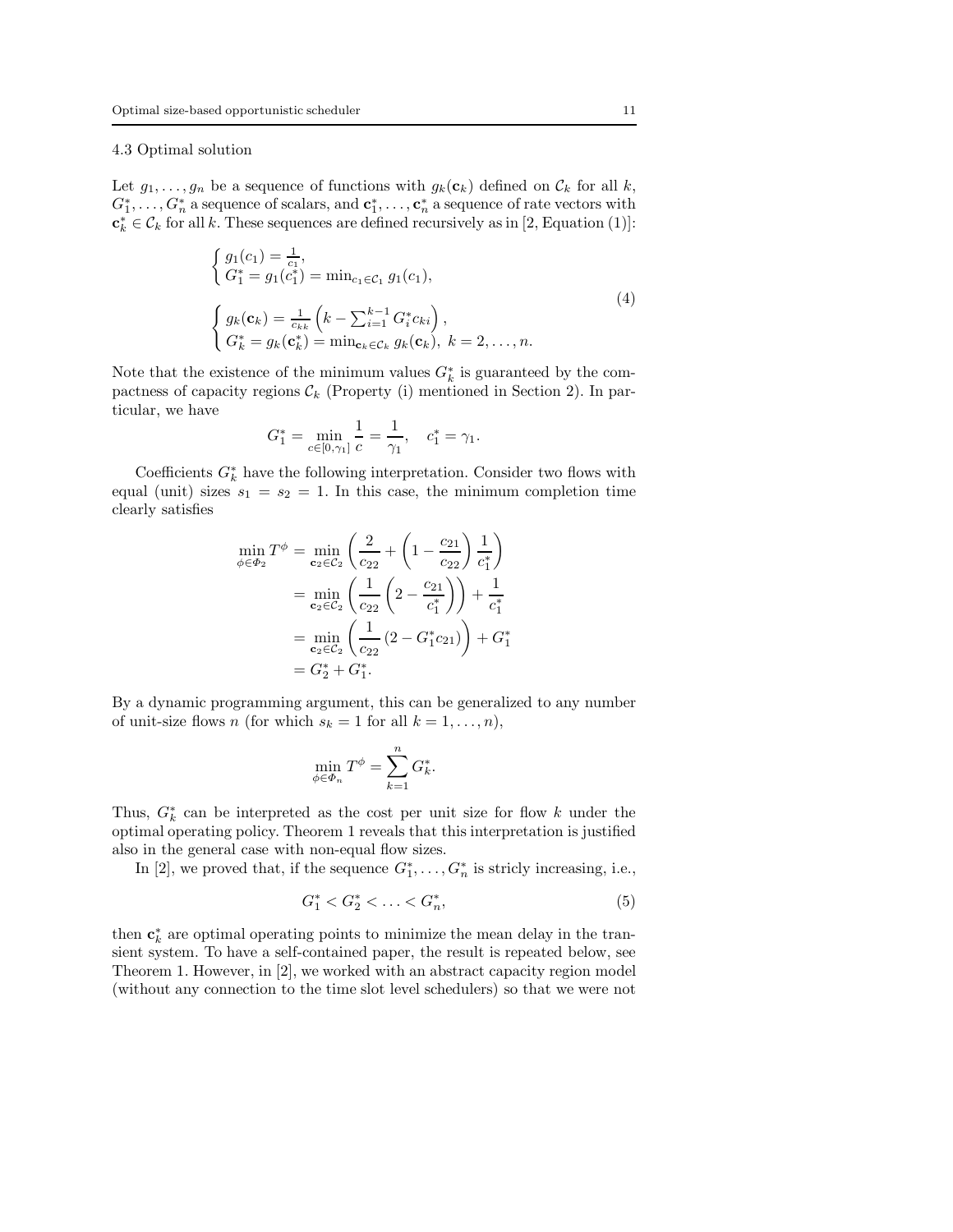

Fig. 1 Example with i.i.d. Exp(1) channels (Scenario A in Section 5.1).  $G_1^* = 1$  as it is simply the inverse of the average rate. For two flows,  $G_2^*$  results from an optimization problem over the capacity set: the contours of the objective are lines that cross the  $c_{21}$ -axis at  $2/G_1^*$  and  $c_{22}$ -axis at  $2/g_2(c_2)$  (dashed line represents the contour at the optimum). As  $G_1^*$  is fixed from the previous step, it remains to minimize  $g_2(c_2)$ , which results in  $G_2^*$  such that  $G_2^* > G_1^*$ . This is also in line with the result for generic capacity regions (given in [2, p. 189]) saying that, if  $c_{21} + c_{22} < 2/G_1^*$  for all  $c_2 \in C_2$ , then  $G_2^* > G_1^*$ .

able to give more explicit conditions for the optimality result. Now we have the connection (defined in Sections 2 and 3) that allows us to prove that the implicit condition (5) is, indeed, satisfied in our opportunistic scheduler model. This will be done in Proposition 3 below. An example is given in Fig. 1 that illustrates the result in the special case that  $n = 2$ .

To prove Proposition 3, we need the following auxiliary results, i.e., Proposition 2 and Corollary 1.

## **Proposition 2** For all  $k = 1, \ldots, n$ ,

$$
c_{kk}^* > 0
$$
,  $G_k^* > 0$ ,  $\max_{\mathbf{c}_k \in C_k} \sum_{i=1}^k G_i^* c_{ki} = \sum_{i=1}^k G_i^* c_{ki}^* = k$ .

*Proof* 1° For  $k = 1$ , we have

$$
c_{11}^* = c_1^* = \gamma_1 > 0, \qquad G_1^* = \frac{1}{\gamma_1} > 0, \qquad G_1^* c_{11}^* = \frac{\gamma_1}{\gamma_1} = 1.
$$

2<sup>°</sup> Let then  $k ≥ 2$ . Assume now that the claim is true for  $k - 1$ . We will show that it is also true for  $k$ .

Let  $c_k \in \mathcal{C}_k$ . Since the capacity regions are nested (as mentioned in Section 2), we have

$$
(c_{k1},\ldots,c_{k,k-1})\in\mathcal{C}_{k-1}
$$

implying, by the induction assumption, that

$$
\sum_{i=1}^{k-1} G_i^* c_{ki} \le k - 1.
$$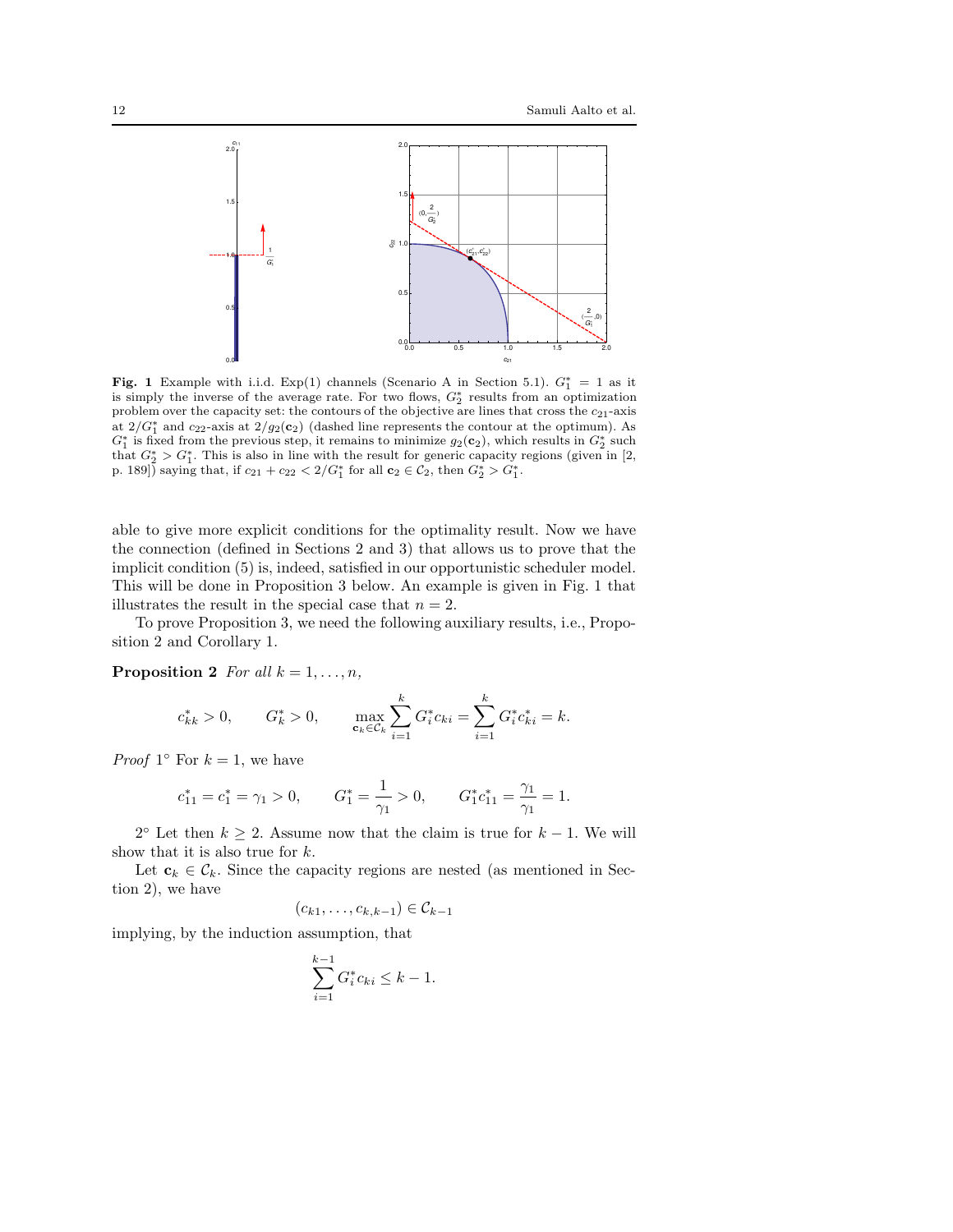Thus,

$$
g_k(\mathbf{c}_k) = \frac{1}{c_{kk}} \left( k - \sum_{i=1}^{k-1} G_i^* c_{ki} \right) \ge \frac{1}{c_{kk}}.
$$

We see that  $g_k(c_k) \to \infty$  as  $c_{kk} \to 0$ . It follows that

$$
c_{kk}^* > 0
$$

and

$$
G_k^* \ge \frac{1}{c_{kk}^*} > 0.
$$

In addition, by definition,

$$
G_k^* = g_k(\mathbf{c}_k^*) = \frac{1}{c_{kk}^*} \left( k - \sum_{i=1}^{k-1} G_i^* c_{ki}^* \right),
$$

implying that

$$
\sum_{i=1}^k G_i^* c_{ki}^* = k.
$$

On the other hand, again by definition, we have, for all  $\mathbf{c}_k \in \mathcal{C}_k,$ 

$$
G_k^* \le g_k(\mathbf{c}_k) = \frac{1}{c_{kk}} \left( k - \sum_{i=1}^{k-1} G_i^* c_{ki} \right).
$$

Thus, for all  $\mathbf{c}_k \in \mathcal{C}_k,$ 

$$
\sum_{i=1}^{k} G_i^* c_{ki} \le k = \sum_{i=1}^{k} G_i^* c_{ki}^*,
$$

which completes the proof.

$$
\Box
$$

Combining Propositions 1 and 2 gives immediately the following corollary.

Corollary 1 For all  $k = 1, \ldots, n$ ,

$$
E\left[\max_{i=1,\dots,k} G_i^* R_i\right] = k.
$$

Since the rate processes  $R_i(t)$  are assumed to be independent, we have

$$
E[\max_{i=1,\dots,k} G_i^* R_i] = \int_0^\infty P\{\max_{i=1,\dots,k} G_i^* R_i > r\} dr
$$
  
= 
$$
\int_0^\infty \left(1 - \prod_{i=1}^k P\{G_i^* R_i \le r\}\right) dr.
$$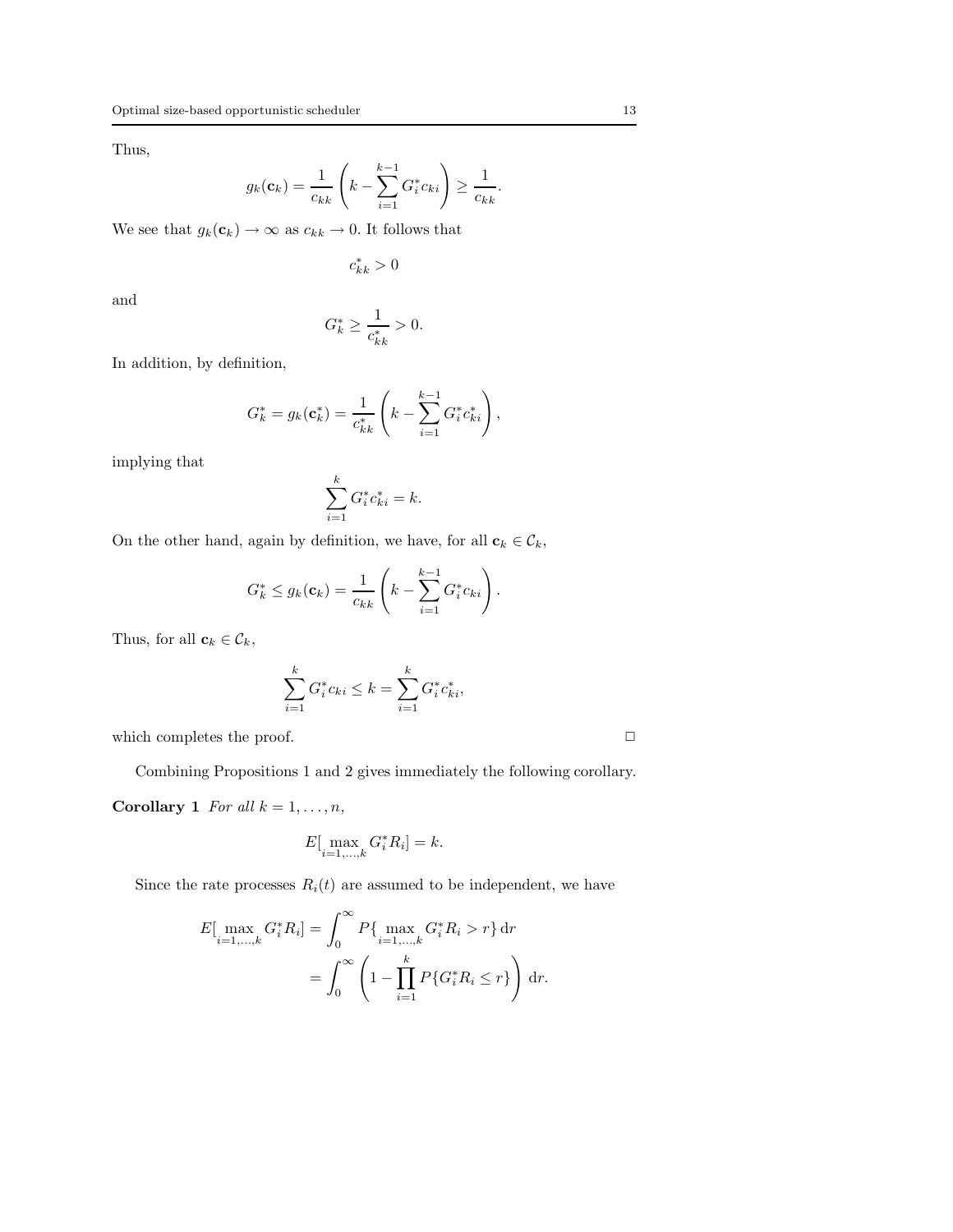By combining this with Corollary 1, we get an alternative recursion to determine the sequence  $G_1^*, \ldots, G_n^*$ :

$$
G_1^* = \frac{1}{\gamma_1},
$$
  
\n
$$
\begin{cases}\nf_k(a) = \int_0^\infty \left(1 - \prod_{i=1}^{k-1} P\{G_i^* R_i \le r\} P\{a R_k \le r\}\right) dr, \\
G_k^* = f_k^{-1}(k), \ k = 2, \dots, n.\n\end{cases}
$$
\n(6)

Note that function  $f_k(a)$  is clearly strictly increasing with

$$
f_k(0) = \int_0^\infty \left(1 - \prod_{i=1}^{k-1} P\{G_i^* R_i \le r\}\right) dr = E\left[\max_{i=1,\dots,k-1} G_i^* R_i\right] = k - 1
$$

and  $f_k(a) \to \infty$  as  $a \to \infty$ . Thus, the inverse function  $f_k^{-1}(b)$  is well defined on  $[k-1,\infty)$  (including value k).

The advantage of recursion (6) is that it utilizes directly the time slot level model for the rate processes  $R_i(t)$ , while the original recursion (4) requires that the flow level capacity regions  $\mathcal{C}_k$  be determined.

Next we show the important result that the  $G_k^*$  sequence is strictly increasing in our opportunistic scheduler model, which is based on i.i.d. rate processes  $R_i(t)$  for separate users  $i$ <sup>3</sup>

Proposition 3 For the opportunistic scheduler capacity regions defined in Section 2, we have

$$
G_1^* < G_2^* < \ldots < G_n^*.
$$

*Proof* 1° Define  $G_0^* = 0$ . Then

$$
G_1^* = \frac{1}{\gamma_1} > 0 = G_0^*.
$$

 $2^{\circ}$  Denote  $X_0 = 0$  and, for all  $k = 1, \ldots, n - 1$ ,

$$
X_k = \max_{i=1,\dots,k} G_i^* R_i.
$$

Note that  $X_0, X_1, \ldots, X_{n-1}$  is a non-decreasing sequence of random variables. In addition, for all  $k = 0, 1, \ldots, n-1$ , define functions  $h_k(a), a \in \mathbb{R}$ , as follows:

$$
h_k(a) = E[(aR_{k+1} - X_k)1_{\{aR_{k+1} > X_k\}}].
$$

Note that  $h_k(a)$  is non-decreasing as a function of a for all k. Furthermore, by definition and Corollary 1, we have, for all  $k = 0, 1, \ldots, n - 1$ ,

$$
h_k(G_{k+1}^*) = E[(G_{k+1}^* R_{k+1} - X_k)1_{\{G_{k+1}^* R_{k+1} > X_k\}}]
$$
  
=  $E[X_{k+1} - X_k] = 1$ .

<sup>3</sup> An example is given in [2, p. 189] demonstrating that the result is not necessarily true for more generic capacity regions.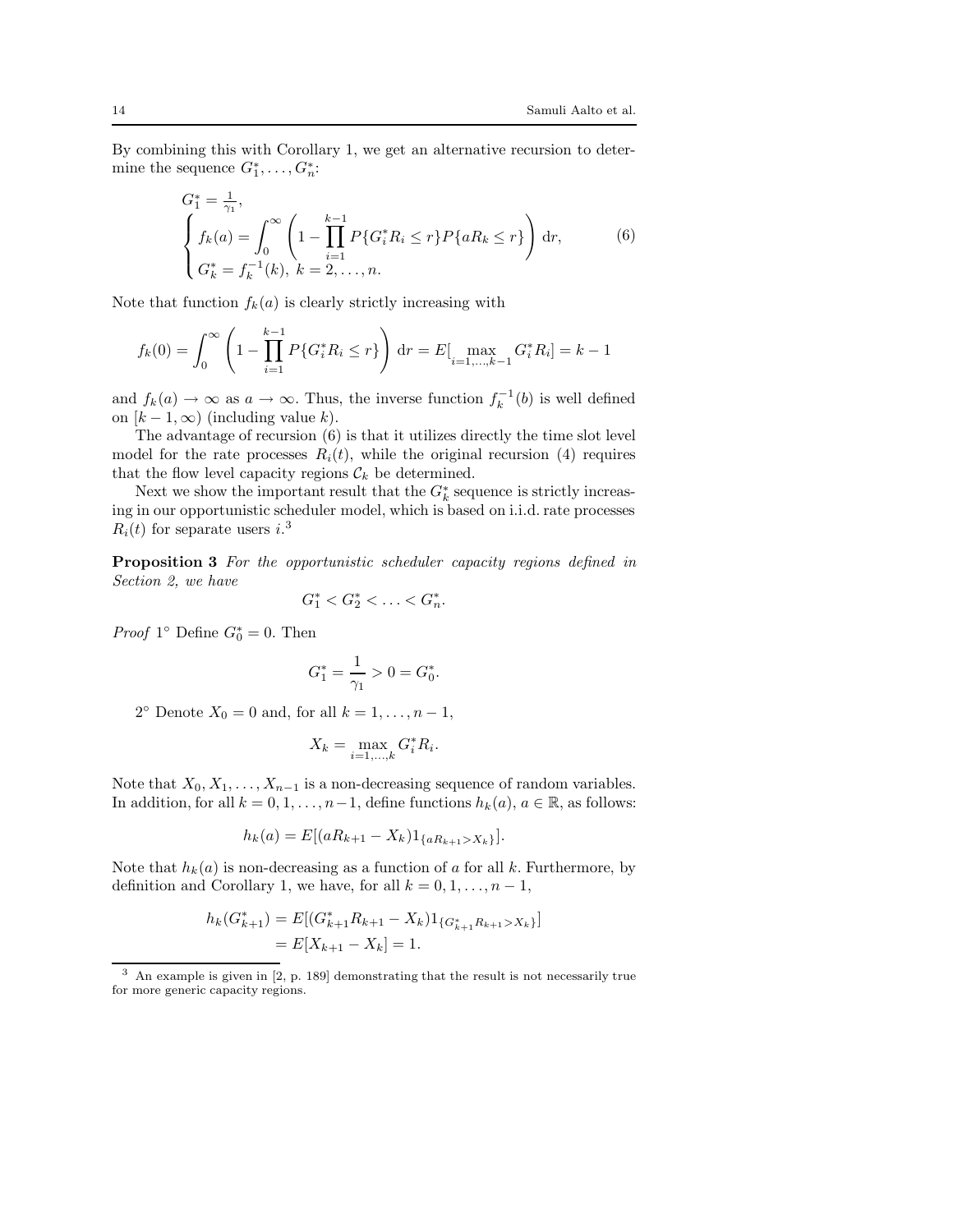Now, let  $k = 1, ..., n - 1$ , and assume that, for all  $j = 0, 1, ..., k - 1$ ,

$$
G_{j+1}^* > G_j^*
$$

.

(i) If the steady-state rate distribution is deterministic (i.e.,  $P\{R_1 = \gamma_1\}$ 1), then clearly  $P\{G_k^* R_{k+1} > X_k\} = 0$  and

$$
h_k(G_k^*) = E[(G_k^* R_{k+1} - X_k)1_{\{G_k^* R_{k+1} > X_k\}}] = 0.
$$

 $(ii)$  Assume now that the steady-state rate distribution is non-deterministic. In this case, by the induction assumption,

$$
P\{G_k^* R_{k+1} > X_k > X_{k-1}\}
$$
  
\n
$$
\geq P\{R_{k+1} > R_k \geq R_{k-1} \geq \ldots \geq R_1\} > 0,
$$

which implies that

$$
h_k(G_k^*) = E[(G_k^* R_{k+1} - X_k)1_{\{G_k^* R_{k+1} > X_k\}}]
$$
  
\n
$$
= E[(G_k^* R_{k+1} - X_k)1_{\{G_k^* R_{k+1} > X_k > X_{k-1}\}}]
$$
  
\n
$$
+ E[(G_k^* R_{k+1} - X_k)1_{\{G_k^* R_{k+1} > X_k = X_{k-1}\}}]
$$
  
\n
$$
< E[(G_k^* R_{k+1} - X_{k-1})1_{\{G_k^* R_{k+1} > X_k\}}]
$$
  
\n
$$
\leq E[(G_k^* R_{k+1} - X_{k-1})1_{\{G_k^* R_{k+1} > X_{k-1}\}}]
$$
  
\n
$$
= E[(G_k^* R_k - X_{k-1})1_{\{G_k^* R_k > X_{k-1}\}}]
$$
  
\n
$$
= h_{k-1}(G_k^*) = 1.
$$

Thus, we have  $h_k(G_k^*) < 1$  in both cases  $((i)$  and  $(ii))$ . Since  $h_k(G_{k+1}^*) = 1$ and  $h_k(a)$  is a non-decreasing function, we conclude that

 $G_{k+1}^* > G_k^*,$ 

which completes the proof.  $\Box$ 

Another monotonicity result is given below (cf. [2, Proposition 1]).

**Proposition 4** For all  $k = 2, ..., n$ ,

$$
c_{k,1}^* \le c_{k,2}^* \le \ldots \le c_{k,k}^*.
$$

*Proof* 1<sup>°</sup> Let  $k \in \{2, ..., n\}$  and  $j \in \{1, ..., k-2\}$ . In addition, let  $\tilde{\mathbf{c}}_k^*$  denote the modification of  $\mathbf{c}_k^*$  where the service rates  $c_{k,j}^*$  and  $c_{k,j+1}^*$  have changed their places,

$$
\tilde{\mathbf{c}}_k^* = (c_{k,1}^*, \ldots, c_{k,j-1}^*, c_{k,j+1}^*, c_{k,j}^*, c_{k,j+2}^*, \ldots, c_{k,k}^*).
$$

Note that  $\tilde{\mathbf{c}}_k^* \in \mathcal{C}_k$ , since  $\mathcal{C}_k$  is symmetric (Property (ii) mentioned in Section 2). Now

$$
c_{kk}^*(g_k(\mathbf{c}_k^*) - g_k(\tilde{\mathbf{c}}_k^*))
$$
  
=  $c_{k,j+1}^* G_j^* + c_{k,j}^* G_{j+1}^* - c_{k,j}^* G_j^* - c_{k,j+1}^* G_{j+1}^*$   
=  $(c_{k,j}^* - c_{k,j+1}^*) (G_{j+1}^* - G_j^*).$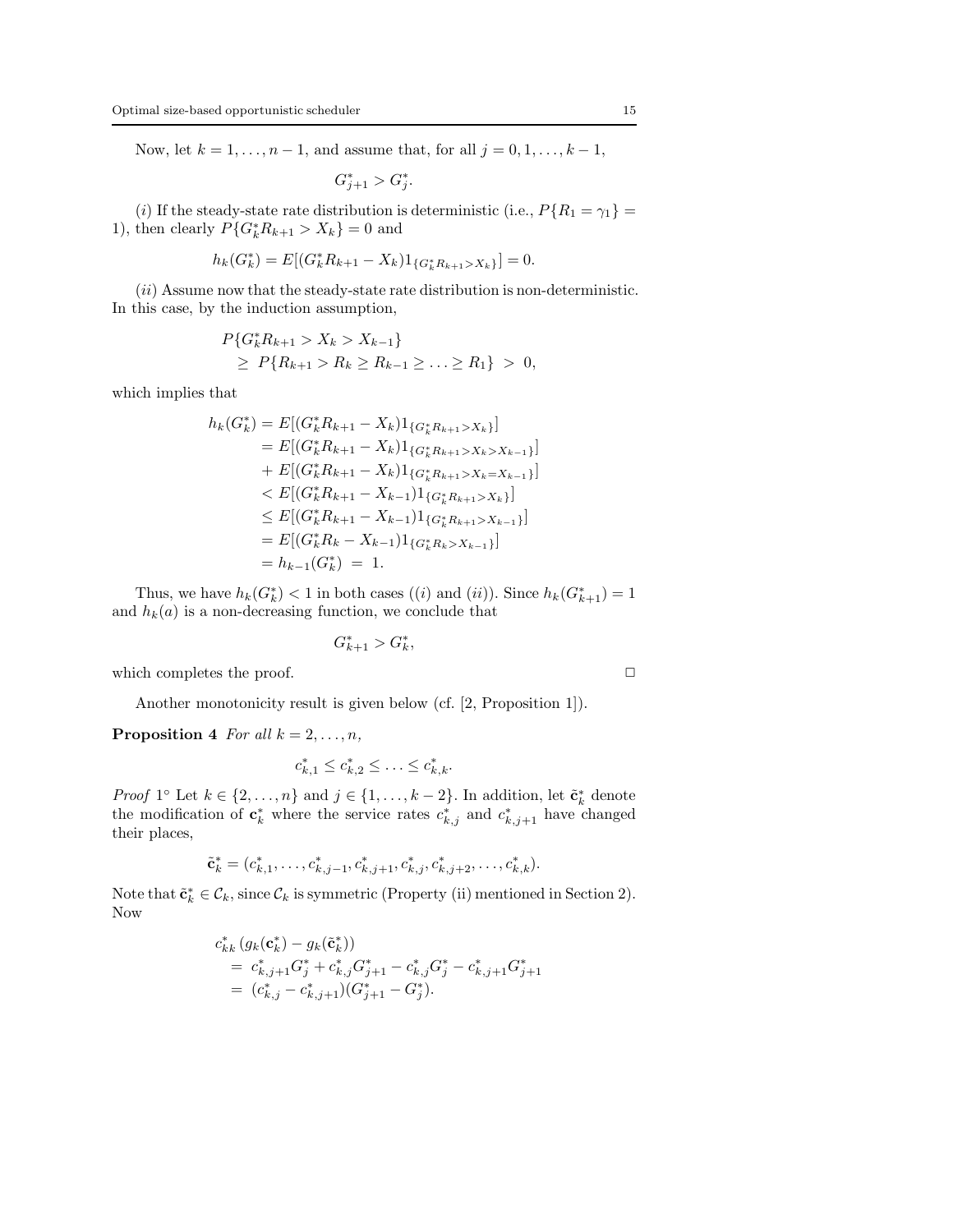Since  $c_{kk}^*(g_k(c_k^*)-g_k(\tilde{c}_k^*))\leq 0$  by definition, and  $G_{j+1}^*-G_j^*>0$  by Proposition 3, we conclude that

$$
c_{k,j}^* - c_{k,j+1}^* \le 0.
$$

2° Consider now the remaining case where  $k \in \{2, ..., n\}$  and  $j = k - 1$ . If  $c_{k,k-1}^* = 0$ , then  $c_{k,k-1}^* - c_{kk}^* \leq 0$  for sure. Thus, we may assume that  $c_{k,k-1}^* > 0$ . Now, let  $\tilde{\mathbf{c}}_k^*$  denote the modification of  $\mathbf{c}_k^*$  where the service rates  $c_{k,k-1}^*$  and  $c_{k,k}^*$  have changed their places,

$$
\tilde{\mathbf{c}}_k^* = (c_{k,1}^*, \ldots, c_{k,k-2}^*, c_{k,k}^*, c_{k,k-1}^*).
$$

Note again that  $\tilde{\mathbf{c}}_k^* \in \mathcal{C}_k$ , since  $\mathcal{C}_k$  is symmetric. Now

$$
c_{kk}^{*}c_{k,k-1}^{*}\left(g_{k}(\mathbf{c}_{k}^{*})-g_{k}(\tilde{\mathbf{c}}_{k}^{*})\right)
$$
\n
$$
= c_{k,k-1}^{*}\left(k-\sum_{j=1}^{k-2}c_{kj}^{*}G_{j}^{*}-c_{k,k-1}^{*}G_{k-1}^{*}\right)
$$
\n
$$
-c_{kk}^{*}\left(k-\sum_{j=1}^{k-2}c_{kj}^{*}G_{j}^{*}-c_{kk}^{*}G_{k-1}^{*}\right)
$$
\n
$$
= (c_{k,k-1}^{*}-c_{kk}^{*})\left(k-\sum_{j=1}^{k-1}c_{kj}^{*}G_{j}^{*}-c_{kk}^{*}G_{k-1}^{*}\right)
$$
\n
$$
= (c_{k,k-1}^{*}-c_{kk}^{*})\left(c_{kk}^{*}G_{k}^{*}-c_{kk}^{*}G_{k-1}^{*}\right)
$$
\n
$$
= c_{kk}^{*}(c_{k,k-1}^{*}-c_{kk}^{*})(G_{k}^{*}-G_{k-1}^{*}).
$$

Since  $c_{kk}^* c_{k,k-1}^* (g_k(c_k^*) - g_k(\tilde{c}_k^*)) \leq 0$  by definition, and  $G_k^* - G_{k-1}^* > 0$  by Proposition 3, we conclude that

$$
c_{k,k-1}^* - c_{kk}^* \le 0,
$$

which completes the proof.  $\Box$ 

Due to Proposition 3, the optimality result given in Theorem 1 below follows now from [2, Theorem 1]. For completeness, however, we give the proof also in this paper. In addition, we are now able to give the implementation of the optimal flow level policy at the time slot level, see Theorem 2 below.

**Theorem 1** For all flow sizes  $s_1 \geq s_2 \geq \ldots \geq s_n$ , the optimal operating policy is  $\phi^* = (\mathbf{c}_1^*, \ldots, \mathbf{c}_n^*)$ . The minimum total completion time  $T^{\phi^*}$  satisfies

$$
T^{\phi^*} = \sum_{k=1}^n G_k^* s_k.
$$

In addition, for all  $k = 2, \ldots, n$ ,

$$
c_{k,1}^* \le c_{k,2}^* \le \ldots \le c_{k,k}^*,
$$

i.e., the optimal policy applies the SRPT-FM principle.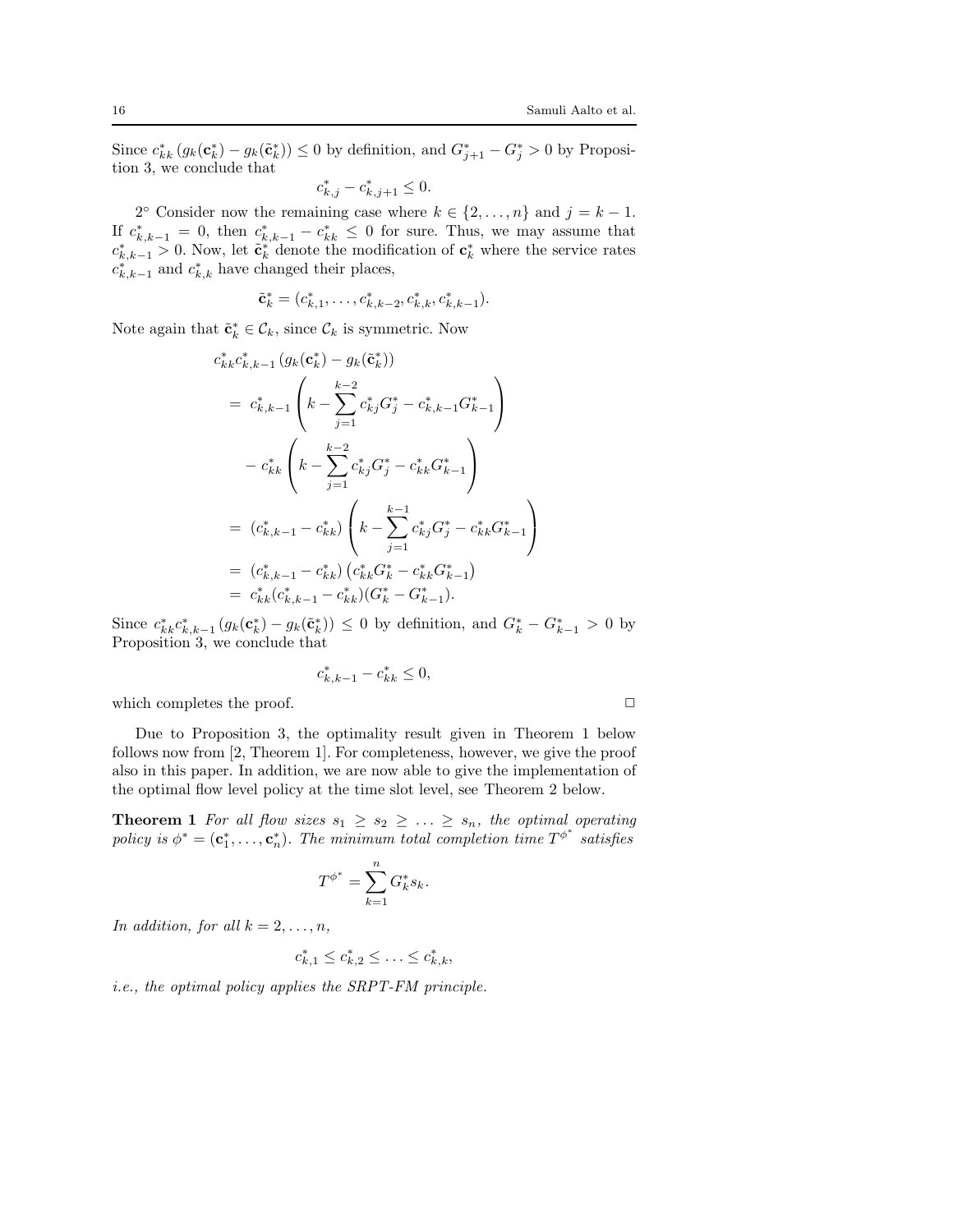Proof The monotonicity of the optimal rates is already shown in Proposition 4. The optimality result itself is proved below by induction.

 $1^{\circ}$  For  $n = 1$ , the result is clearly true:

$$
T^{\phi^*} = \frac{s_1}{\gamma_1} = \min_{c_1 \in \mathcal{C}_1} \frac{s_1}{c_1} = \min_{\phi} T^{\phi}.
$$

In addition,  $G_1^* = 1/\gamma_1$  so that  $T^{\phi^*} = G_1^* s_1$  as claimed.

2° Assume now that  $n \geq 2$  and the result is true for all values  $1, \ldots, n-1$ . We will show that it is also true for value  $n$ .

It follows from the induction assumption that the optimal policy applies rate vectors  $\mathbf{c}_k^*$  for all  $k = 1, \ldots, n-1$ . Thus, for any policy  $\phi = (\mathbf{c}_1, \ldots, \mathbf{c}_n) \in$  $\Phi_n$ , the modified policy  $\tilde{\phi} = (\mathbf{c}_1^*, \dots, \mathbf{c}_{n-1}^*, \mathbf{c}_n) \in \Phi_n$  results in a smaller total completion time so that

$$
T^{\phi} \geq T^{\tilde{\phi}}
$$
  
\n
$$
= n T_n^{\tilde{\phi}} + \sum_{k=1}^{n-1} k T_k^{\tilde{\phi}}
$$
  
\n
$$
= n T_n^{\tilde{\phi}} + \sum_{k=1}^{n-1} G_k^* \left( s_{i(k)} - T_n^{\tilde{\phi}} c_{n,i(k)} \right)
$$
  
\n
$$
= n \frac{s_{i(n)}}{c_{n,i(n)}} + \sum_{k=1}^{n-1} G_k^* \left( s_{i(k)} - \frac{s_{i(n)}}{c_{n,i(n)}} c_{n,i(k)} \right)
$$
  
\n
$$
= \frac{s_{i(n)}}{c_{n,i(n)}} \left( n - \sum_{k=1}^{n-1} G_k^* c_{n,i(k)} \right) + \sum_{k=1}^{n-1} G_k^* s_{i(k)}
$$
  
\n
$$
= g_n((c_{n,i(1)}, \dots, c_{n,i(n)})) s_{i(n)} + \sum_{k=1}^{n-1} G_k^* s_{i(k)},
$$

where  $i(k)$  refers to the original index of the flow that completes at the end of phase k under policy  $\phi$ . Note that  $(c_{n,i(1)},...,c_{n,i(n)}) \in \mathcal{C}_n$ , since  $\mathbf{c}_n =$  $(c_{n1}, \ldots, c_{nn}) \in \mathcal{C}_n$  and  $\mathcal{C}_n$  is symmetric (Property (ii)). Thus,

$$
g_n((c_{n,i(1)},\ldots,c_{n,i(n)}))\geq G_n^*
$$

implying that

$$
T^{\phi} \ge \sum_{k=1}^{n} G_{k}^{*} s_{i(k)} \ge \sum_{k=1}^{n} G_{k}^{*} s_{k},
$$

where the latter inequality follows from the facts that  $s_1 \geq \ldots \geq s_n$  (by assumption) and  $G_1^* < \ldots < G_n^*$  (by Proposition 3).

Consider then policy  $\phi^* = (\mathbf{c}_1^*, \dots, \mathbf{c}_n^*)$  and let  $i^*(k)$  denote the original index of the flow that completes at the end of phase k under this policy  $\phi^*$ . It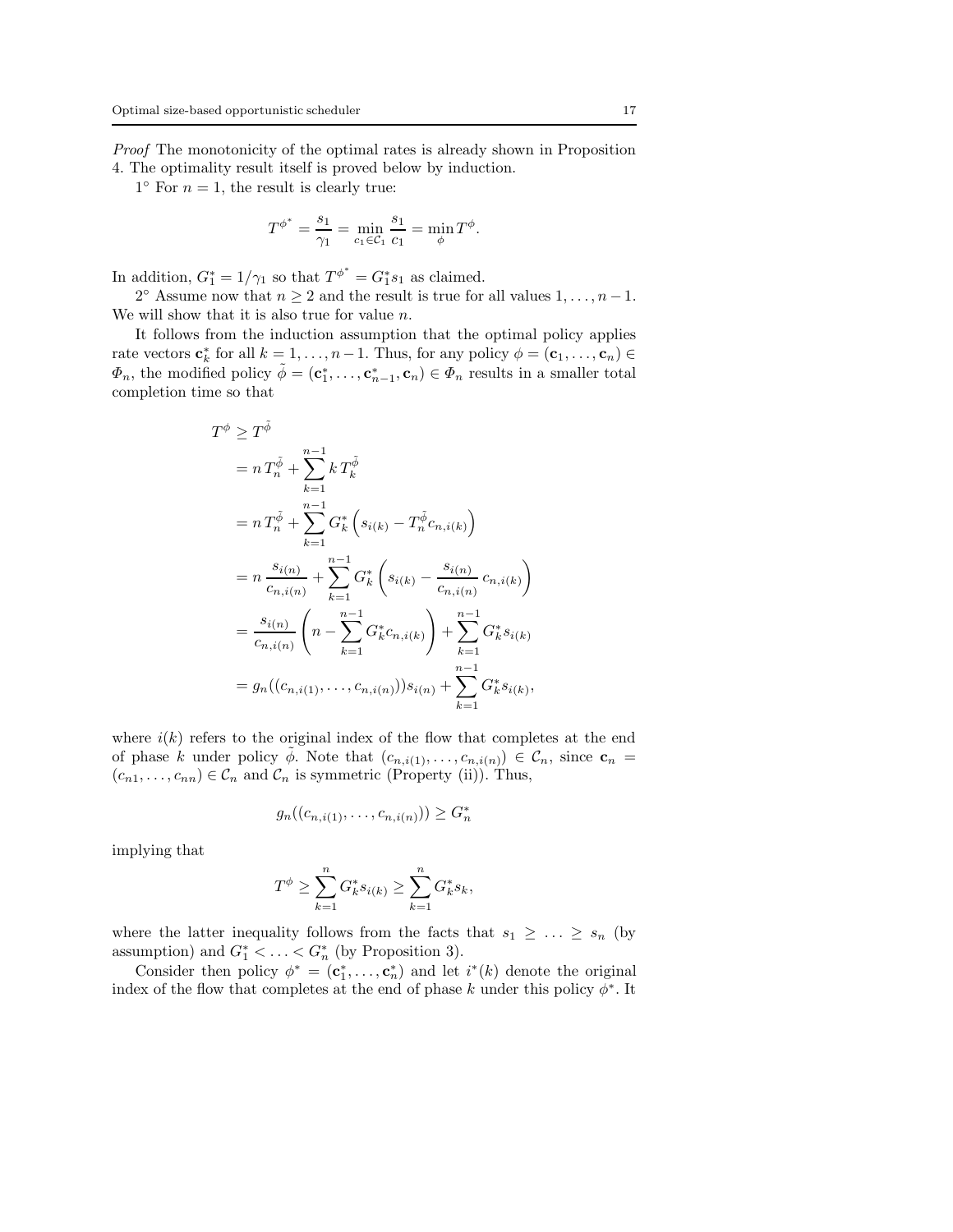follows from Proposition 4 that  $i^*(k) = k$  for all k. Thus,

$$
T^{\phi^*} = n T_n^{\phi^*} + \sum_{k=1}^{n-1} k T_k^{\phi^*}
$$
  
=  $n \frac{s_n}{c_{nn}^*} + \sum_{k=1}^{n-1} G_k^* \left(s_k - \frac{s_n}{c_{nn}^*} c_{nk}^*\right)$   
=  $\frac{s_n}{c_{nn}^*} \left(n - \sum_{k=1}^{n-1} G_k^* c_{nk}^*\right) + \sum_{k=1}^{n-1} G_k^* s_k$   
=  $g_n(\mathbf{c}_n^*) s_n + \sum_{k=1}^{n-1} G_k^* s_k$   
=  $\sum_{k=1}^n G_k^* s_k$ 

so that  $T^{\phi} \geq T^{\phi^*}$  for any  $\phi \in \Phi_n$ .

**Theorem 2** The optimal operating policy  $\phi^* = (\mathbf{c}_1^*, \ldots, \mathbf{c}_n^*)$  can be implemented by a sequence of weight-based schedulers that, in phase k, use the weight vector  $\mathbf{w}_k = (G_1^*, \ldots, G_k^*)$  and break the ties by giving the time slot t to the flow with the highest index i<sup>∗</sup> such that

$$
G_{i^*}^* R_{i^*}(t) = \max\{G_1^* R_1(t), \ldots, G_k^* R_k(t)\}.
$$

*Proof* Let  $k = 1, \ldots, n$ . For  $k = 1$ , the result is trivially true. Thus, we may assume that  $k > 1$ .

Let  $\pi$  denote the weight-based scheduler based on weight vector  $\mathbf{w}_k =$  $(G_1^*,...,G_k^*)$ . In addition, let  $\mathbf{c}^\pi = (\theta_1^\pi,...,\theta_k^\pi) \in \mathcal{C}_k$  denote the corresponding throughput vector. Note that, for all  $i = 1, \ldots, k$ ,

$$
\theta_i^{\pi} = E[R_i \prod_{j=1}^{i-1} 1_{\{G_i^* R_i \ge G_j^* R_j\}} \prod_{j=i+1}^k 1_{\{G_i^* R_i > G_j^* R_j\}}].
$$

Below we will show that

$$
g_k(\mathbf{c}^\pi) = \min_{\mathbf{c}_k \in \mathcal{C}_k} g_k(\mathbf{c}_k) = G_k^*,
$$

which, by (4), implies that the claim is true.

First, by Proposition 1, we have

$$
E[\max_{i=1,\dots,k} G_i^* R_i] = \max_{\mathbf{c} \in C_k} \sum_{i=1}^k G_i^* c_i \ge \sum_{i=1}^k G_i^* \theta_i^{\pi}.
$$
 (7)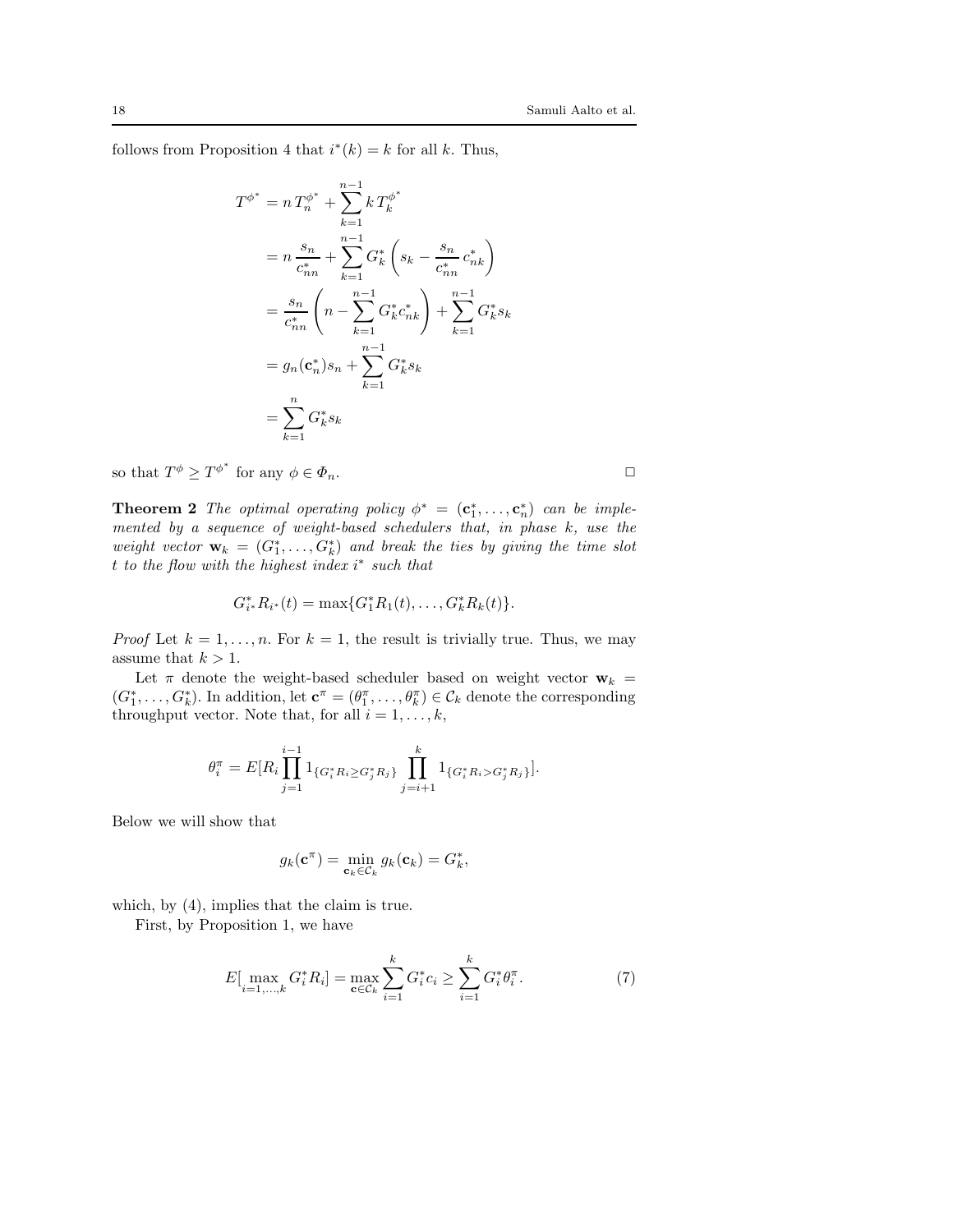On the other hand, by definition,

$$
\sum_{i=1}^{k} G_i^* \theta_i^{\pi} = \sum_{i=1}^{k} G_i^* E[R_i \prod_{j=1}^{i-1} 1_{\{G_i^* R_i \ge G_j^* R_j\}} \prod_{j=i+1}^{k} 1_{\{G_i^* R_i > G_j^* R_j\}}]
$$
\n
$$
= E[\sum_{i=1}^{k} G_i^* R_i \prod_{j=1}^{i-1} 1_{\{G_i^* R_i \ge G_j^* R_j\}} \prod_{j=i+1}^{k} 1_{\{G_i^* R_i > G_j^* R_j\}}]
$$
\n
$$
= E[\max_{i=1,\dots,k} G_i^* R_i]
$$
\n(8)

Equations (7) and (8), together with Proposition 2, imply that

$$
\sum_{i=1}^{k} G_i^* \theta_i^{\pi} = \max_{\mathbf{c} \in C_k} \sum_{i=1}^{k} G_i^* c_i = k.
$$

Thus,

$$
g_k(\mathbf{c}^{\pi}) = \frac{1}{\theta_k^{\pi}} \left( k - \sum_{i=1}^{k-1} G_i^* \theta_i^{\pi} \right) = \frac{1}{\theta_k^{\pi}} \left( \sum_{i=1}^k G_i^* \theta_i^{\pi} - \sum_{i=1}^{k-1} G_i^* \theta_i^{\pi} \right) = G_k^*,
$$

which completes the proof.  $\Box$ 

### 5 Numerical examples for the transient system

In this section, we present numerical examples for three different channel scenarios and illustrate the differences in the flow level performance of the transient system when policies mentioned in Section 3 are applied. Scenarios A and B reflect two extreme cases: in Scenario A, the opportunistic gain grows without limits as the number of users increases, while it is rather restricted and bounded in Scenario B. The third one, Scenario C, lies somewhere between the two and is motivated by a practical system.

#### 5.1 Scenario A: Exponential channel

In the first channel scenario, we assume Rayleigh fading and linear data rate to SINR dependency. In this model, the rate process is exponential,  $R_i \sim \text{Exp}(1)$ , and the opportunistic gain  $\gamma_k$  in phase k is the maximum of k independent Exp(1) random variables, which equals the harmonic number  $H_k$ ,

$$
\gamma_k = H_k = \sum_{i=1}^k \frac{1}{i}.
$$

Note that the opportunistic gain for this model is unbounded,  $\gamma_k \to \infty$  as  $k \to \infty$ . Recursion (6) is now based on

$$
f_k(a) = \int_0^{\infty} \left(1 - \left(1 - e^{-\frac{r}{a}}\right) \prod_{i=1}^{k-1} \left(1 - e^{-\frac{r}{G_i^*}}\right)\right) dr
$$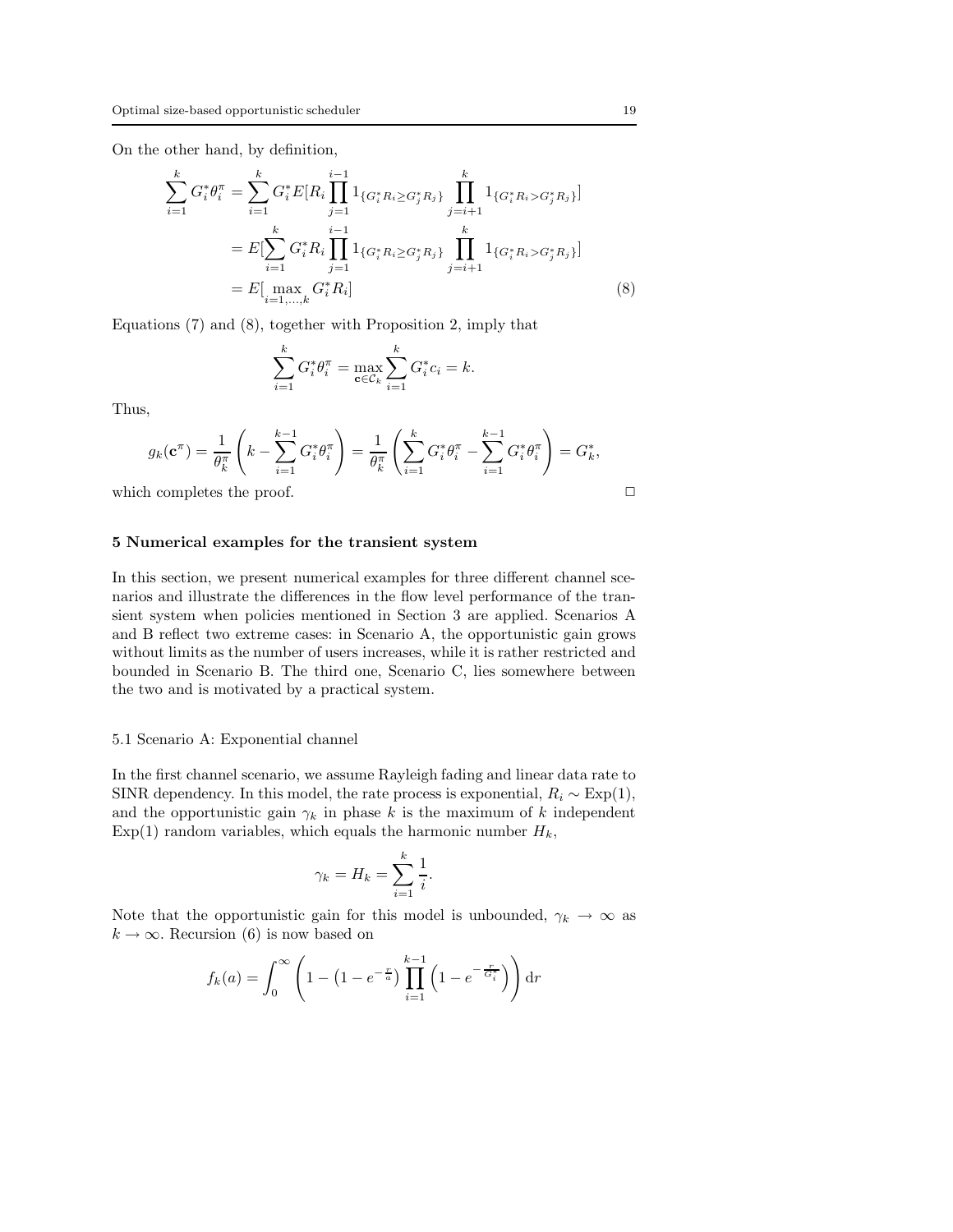from which optimal weights  $G_k^*$  can be computed numerically utilizing a simple line search. The corresponding optimal flow level operating point  $\mathbf{c}_k^*$  can then be computed numerically as follows:

$$
c_{ki}^* = \int_0^\infty r e^{-r} \prod_{j \neq i} \left( 1 - e^{-\frac{G_i^*}{G_j^*}r} \right) dr.
$$

### 5.2 Scenario B: Two-state channel

In the second scenario, the instantaneous rate process has only two discrete values,  $r_{\min}$  and  $r_{\max}$ , with  $r_{\min} < r_{\max}$ . Let  $p = P\{R_i = r_{\max}\}\$ . In all forthcoming numerical examples, we use values  $r_{\min} = 1$ ,  $r_{\max} = 10$  and  $p = 1/2$  (to have a significant difference in the rates).

The opportunistic gain  $\gamma_k$  in phase k is now

$$
\gamma_k = r_{\min} (1 - p)^k + r_{\max} (1 - (1 - p)^k),
$$

which clearly converges to  $r_{\text{max}}$  as  $k \to \infty$ .

To compute  $G_k^*$ , we define  $m(a)$ ,  $a > 0$ , as the maximum  $m \in \{0, \ldots, k-1\}$ for which  $G_m^* r_{\text{max}} < ar_{\text{min}}$ , with the convention  $G_0^* = 0$ . Recursion (6) is now based on

$$
f_k(a) = a \left( r_{\min} \left( 1 - p \right)^{k - m(a)} + r_{\max} p \right) + r_{\max} \sum_{i = m(a) + 1}^{k - 1} G_i^* p (1 - p)^{k - i},
$$

allowing a numerical solution for  $G_k^*$ . Once  $G_k^*$  is determined, let  $m_k = m(G_k^*)$ . The optimal rate vector  $\mathbf{c}_k^*$  is obtained in a straightforward fashion:

$$
c_{ki}^{*} = \begin{cases} 0, & i \le m_k, \\ r_{\max} p(1-p)^{k-i}, & m_k < i < k, \\ r_{\min} (1-p)^{k-m_k} + r_{\max} p, & i = k. \end{cases}
$$

Note that the SRPT-P policy results in a rate vector which is the same as above but with  $m_k \equiv 0$ . Indeed, the only difference between the SRPT-P and the optimal policy is that in the optimum only the  $k - m_k$  shortest flows are served with non-zero rates whereas SRPT-P serves (in principle) all. Naturally, the "cut point" and thus the difference between the policies depends on the parameters of the model, i.e.,  $r_{\text{min}}$ ,  $r_{\text{max}}$ , and  $p$ .

#### 5.3 Scenario C: HDR channel

The last channel model example is motivated by the empirical distribution for the achievable rates in an actual HDR system, see [4]. The model has been used, e.g., in [7]. In this case, there are 11 rates, given below in kbps,

$$
r = \{38.4, 76.8, 102.6, 153.6, 204.8, 307.2, 614.4, 921.6, 1228.8, 1843.2, 2457.6\},\
$$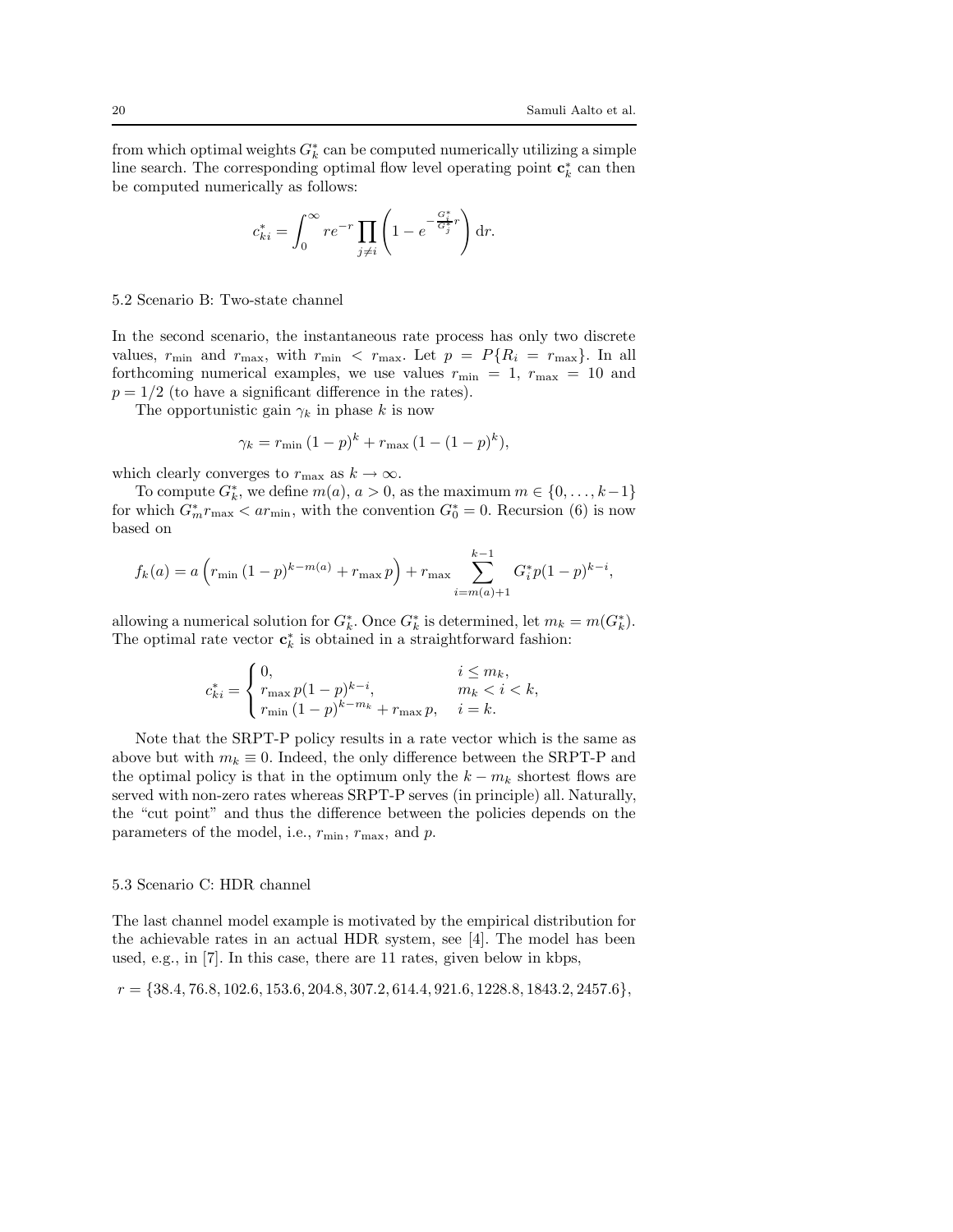with the respective probabilities

$$
p = \{0, 0.01, 0.04, 0.08, 0.15, 0.24, 0.18, 0.09, 0.12, 0.05, 0.04\}.
$$

The optimal weights  $G_k^*$  and the corresponding optimal flow level operating points  $\mathbf{c}_k^*$  can be computed similarly to the two-state model but we omit the computational details for brevity.

#### 5.4 Performance comparison at flow level

To compare the performance of different policies in the transient system, we consider the three channel scenarios introduced above. The considered policies  $\phi$  are the optimal policy TR-OPT together with PF and SRPT-P introduced in Section 3. As PF represents our baseline policy, in the results below we always study the performance relative to PF. The performance is measured by the total completion time under the time-scale separation assumption, i.e., based on the flow level model.

First, the total completion time of the different policies  $\phi$  relative to the total completion time under PF, i.e., the ratio

$$
\frac{T^{\phi}}{T^{\rm PF}},
$$

is shown in Fig. 2 (left), which depicts the performance ratio as a function of  $n$ , the initial number of flows in the system, for 1000 randomly selected initial sizes drawn from an exponential distribution. In Scenario A, the rate distribution is continuous and thus PF and SRPT-P are identical policies, but the optimal policy TR-OPT produces a significant benefit over PF. In Scenario B, the benefit from the optimal policy TR-OPT is more significant (close to  $50\%$  for large *n*), and interestingly it gives numerically identical performance to SRPT-P. However, this is a result of the rather large difference between  $r_{\min}$  and  $r_{\max}$ , recall the discussion on the relation of SRPT-P with the optimal policy in Section 5.2. Finally, in Scenario C the benefit of the optimal policy TR-OPT is somewhere between Scenarios A and B, and SRPT-P is somewhat inferior to the TR-OPT policy.

To further illustrate the differences of the policies, we examine the total service rate of the policies  $\phi$  relative to the total service rate of PF, i.e., the ratio

$$
\frac{c_{n1}^{\phi} + \ldots + c_{nn}^{\phi}}{c_{n1}^{\text{PF}} + \ldots + c_{nn}^{\text{PF}}}.
$$

Note that since SRPT-P always gives priority to the highest instantaneous rate, the total service rate is exactly the same as that achieved by PF, only the division of the rate among the flows is different between SRPT-P and PF. Thus, we only consider the ratio for the TR-OPT policy. The results are given in Fig. 2 (right). There is a striking qualitative difference in the behavior between Scenario A and Scenarios B-C. In Scenario A, where the opportunistic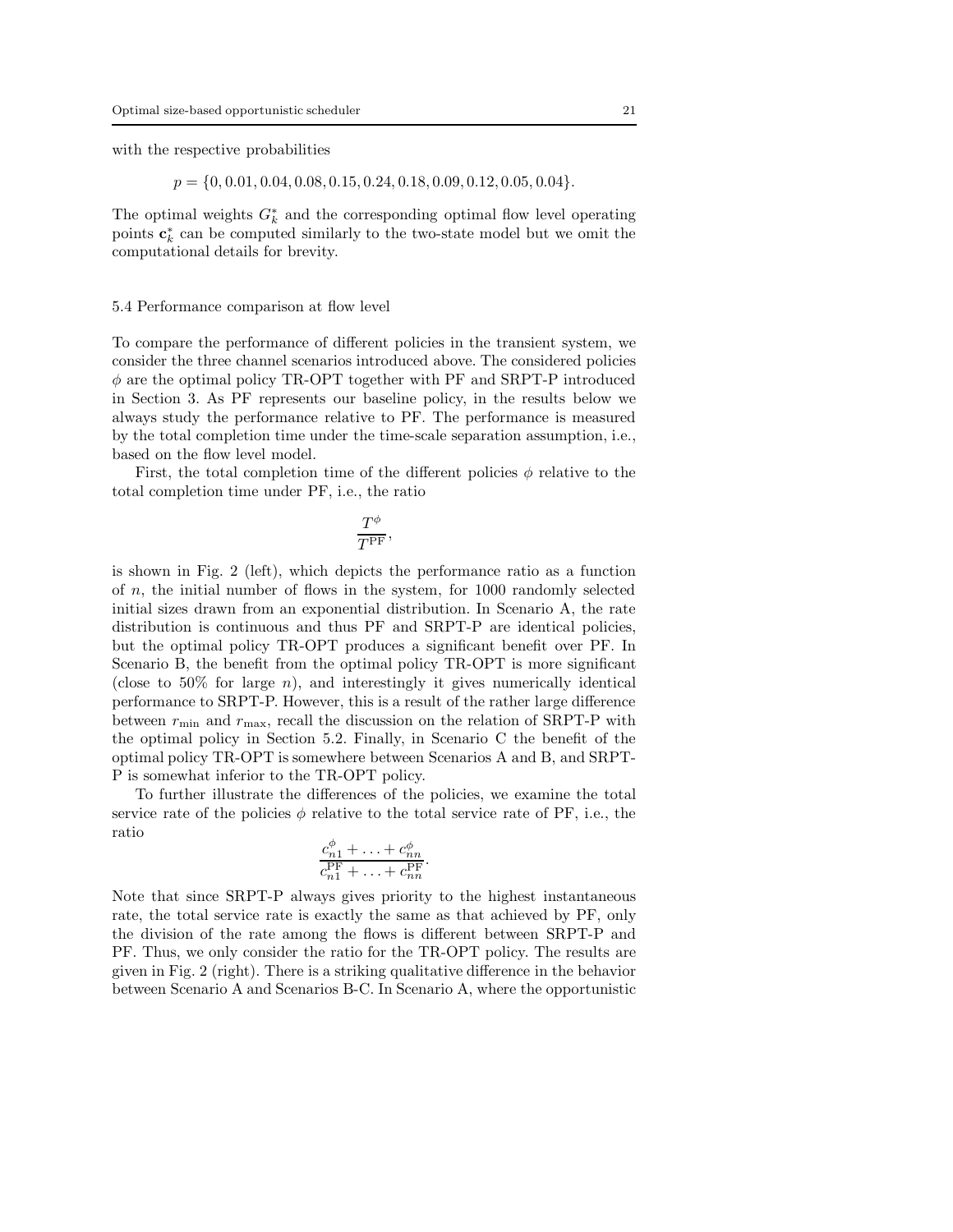

Fig. 2 The ratio of the total completion time for different policies relative to the total completion time under PF (left) and the ratio of the total service rate of the optimal policy TR-OPT relative to the total service rate with PF (right) for Scenarios A, B and C.

gain is unbounded, the ratio is less than one and appears to be decreasing, i.e., the total service rate achieved by the optimal policy TR-OPT is clearly behind that of PF. However, in Scenario B the ratio is equal to one (up to numerical accuracy) and in Scenario C the ratio appears to approach one as n increases.

### 5.5 Performance comparison at time slot level

The optimal time slot level scheduler for the transient problem without assuming time-scale separation can be solved numerically using dynamic programming, see [20, 12]. In the following, we investigate how close the performance of the time-slot level implementation of the TR-OPT policy, as well as SRPT-P and PF, are to the performance of the optimal time slot level scheduler. The numerical complexity of solving the dynamic program limits our analysis to the two-state channel (Scenario B with varying rate ratio  $r_{\text{max}}/r_{\text{min}}$ ) and two flows  $(n = 2)$ . We note that the performance of the time slot level implementations of TR-OPT, SRPT-P and PF can also be obtained numerically using so-called Howard equations, cf. [12, Sect. 4].

For TR-OPT and its implementation at the time slot level, we conclude that if  $r_{\text{max}}/r_{\text{min}} < 2$  then  $G_2^* = 2G_1^*$  and the scheduler always serves the shorter flow until completion. Otherwise, if  $r_{\text{max}}/r_{\text{min}} > 2$ , it holds that

$$
G_2^* = \frac{2 - p(1 - p)r_{\text{max}}/(1 - p)r_{\text{min}} + p r_{\text{max}})}{(1 - p)^2 r_{\text{min}} + p r_{\text{max}}} < 2G_1^*,
$$

and the scheduler serves the initially shorter flow 2 in all channel states except when  $R_1(t) = r_{\text{max}}$  and  $R_2(t) = r_{\text{min}}$ .

In Fig. 3, we show the ratio of the mean completion time of TR-OPT, SRPT-P and PF policies to the optimal time slot level policy as a function of the mean size of the flows,  $E[X]$  (initial flow sizes X, expressed in time slots, obey a geometric distribution). In the left panel, the ratio  $r_{\text{max}}/r_{\text{min}} = 1.5$ , and TR-OPT very quickly becomes as good as the optimal solution as the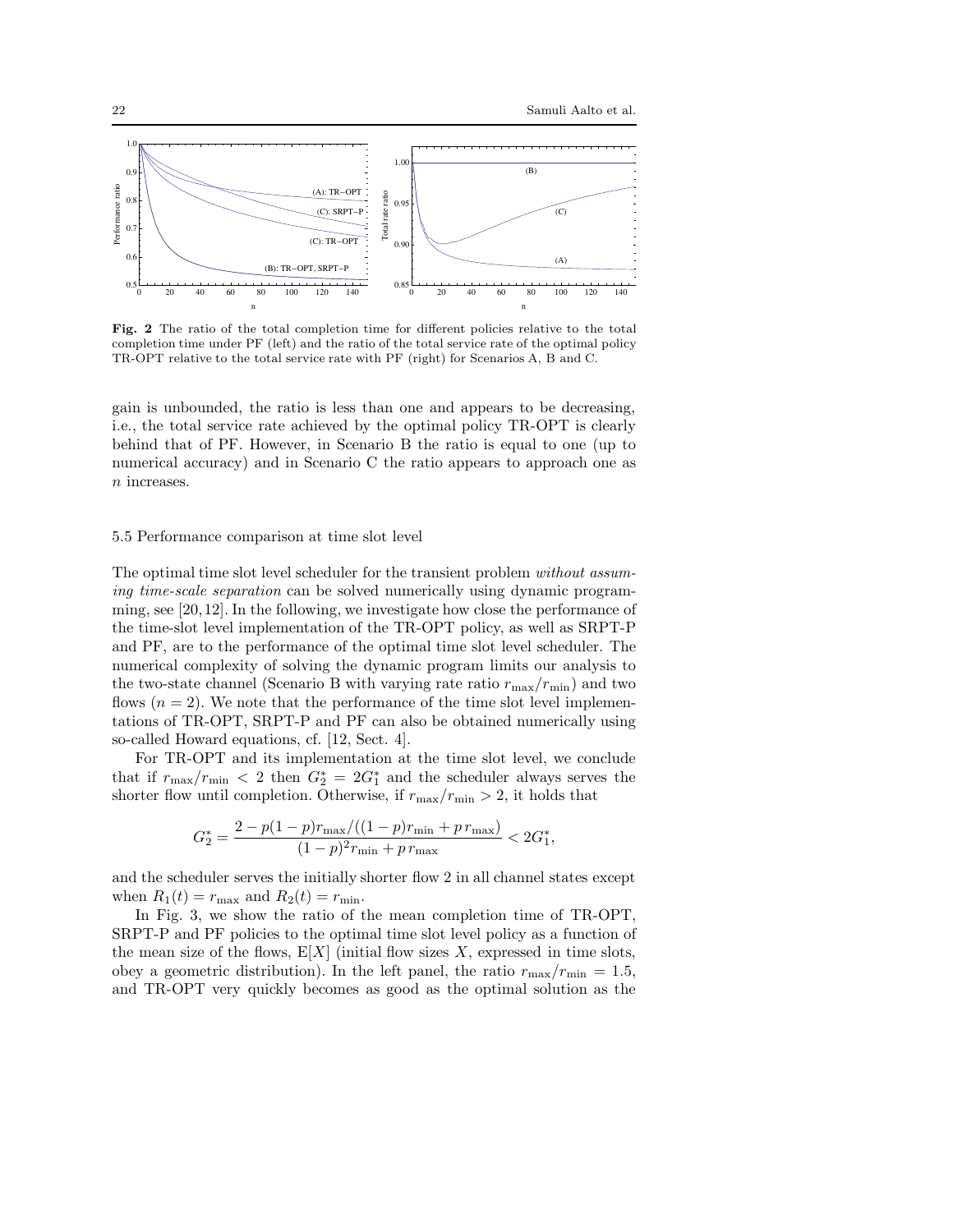

Fig. 3 The ratio of the total completion time for the time slot level implementations of TR-OPT, SRPT-P and PF relative to the total completion time of two flows under the optimal time slot level scheduler for two-state channel as a function of mean flow size with  $r_{\text{max}}/r_{\text{min}} = 1.5$  (left) and  $r_{\text{max}}/r_{\text{min}} = 5$  (right).

mean flow size grows, while for SRPT-P a small gap remains. In the right panel, the ratio  $r_{\text{max}}/r_{\text{min}} = 5$  and the difference between TR-OPT and the optimal time slot level policy is now greater and somewhat larger flow sizes are needed until the difference disappears. Interestingly, in this case, SRPT-P gives practically identical performance as TR-OPT. Finally, in both cases PF performs worst and a clear performance gap remains.

Our numerical experiments demonstrate that the time scale separation assumption is not that bad even if the flow sizes are only one or two orders of magnitude greater than the length of the time slot. In addition, the difference between the truly optimal scheduler and the time slot level implementation of TR-OPT becomes marginal when the mean flow size is sufficiently large.

### 6 Dynamic scheduling problem

It is also interesting to investigate how the optimal policy of the transient system, TR-OPT, performs in the dynamic scheduling problem, where flows are not fixed at the beginning but arrive randomly.

To study the dynamic problem, we utilize two independent simulators. The flow level simulator (implemented in Mathematica) assumes the time scale separation. Flows arrive according to a Poisson process with rate  $\lambda$  and in each flow level state  $n$  they are served using a rate vector chosen from the corresponding capacity region  $\mathcal{C}_n$  according to the given policy. The second simulator, referred to as the packet level simulator, is applied to the same flow level scenario, but in this case the scheduling decisions are done on the packet level: In each time slot t the rate process values  $R_i(t)$  are drawn independently from their respective steady-state distributions and the policy defines which flow is served in each time slot. For example, the TR-OPT policy schedules the flow with maximum  $G_i^* R_i(t)$  in time slot t. The packet level simulator was implemented in C++.

In the simulations, we considered the same channel scenarios as in Section 5, i.e., Scenarios A-C. The simulations were run for exponentially dis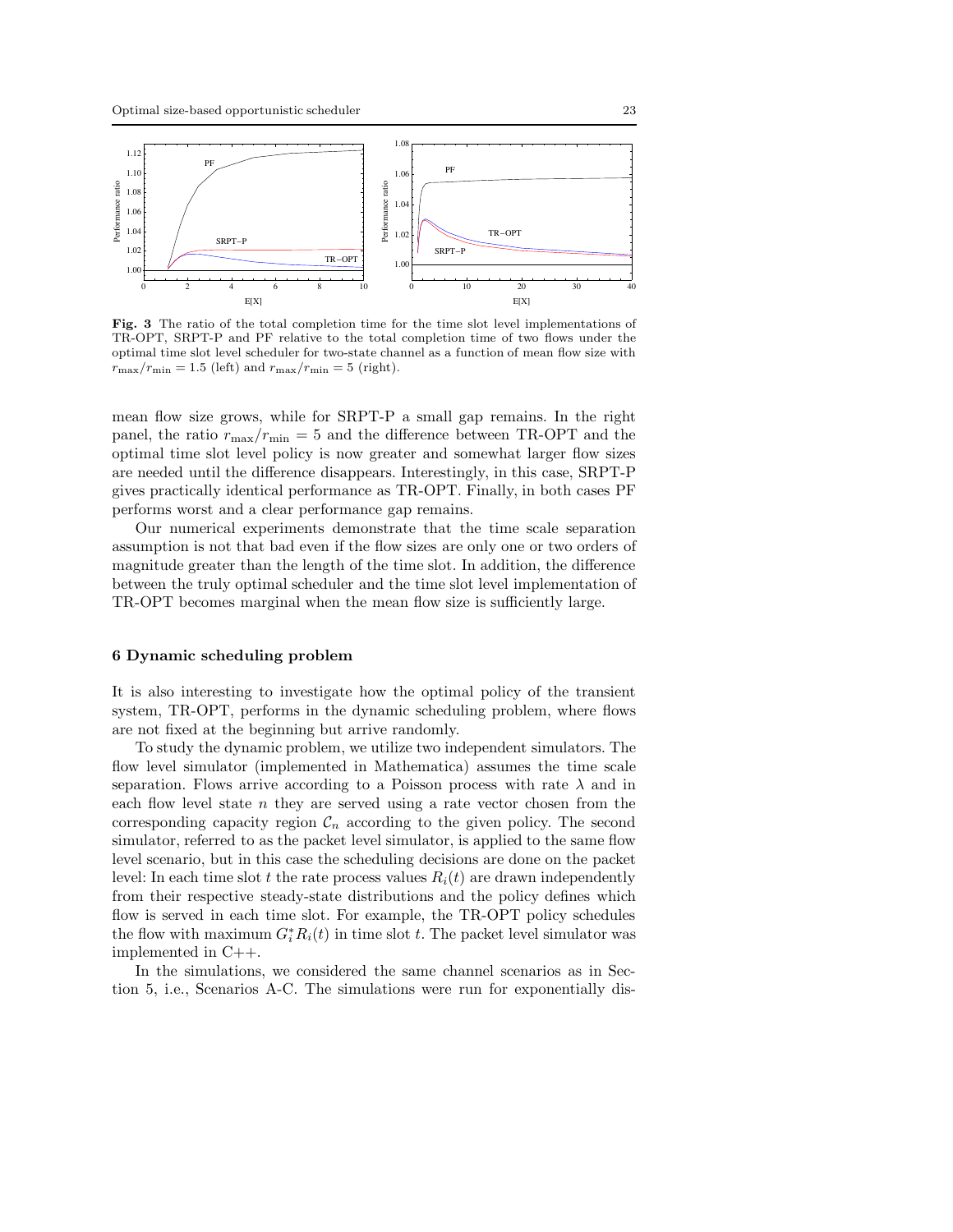tributed flow sizes. The flow level simulations were run with  $5 \cdot 10^6$  arrivals. In the packet level simulator, the time slot length and the mean file size were kept fixed and the arrival rate  $\lambda$  was varied to change the load. For Scenarios A and B, the time slot duration and the mean size of the flows were chosen so that the time-scale separation is reasonably well preserved, which resulted in time slot duration of 0.001 and mean size of 1. For Scenario C, the time slot duration was taken from the specifications of HDR systems and thus the time slot duration was 1.67 ms and the mean file size was 50 KB. The simulation runs in the packet level simulations also consisted of  $5\cdot 10^6$  arrivals.

In addition to the policies compared in Section 5 with PF serving as the baseline policy, we also considered the  $\text{SRPT-OPS}(k)$  policy introduced in Section 3. In the results below, we have optimized the value of k separately for each value of the load. However, the optimization was not done in an exhaustive manner over a fixed range of  $k$ , but instead, as the load was increased, the optimization was done by searching for the next local minimizer when starting from the current optimal value valid for the previous load value. Below the optimized  $\text{SRPT-OPS}(k)$  policy is briefly referred to as  $\text{OPS}^*$ . The simulations with this policy were run with  $10^6$  arrivals.

#### 6.1 Scenario A: Exponential channel

Scenario A, with a continuous rate distribution and infinitely growing opportunistic gain, resulted in the mean occupancies as a function of  $\lambda$  as depicted in Fig. 4 (left). The results from the flow level simulator are shown with continuous lines, and the results from the packet level simulations are indicated with dots. PF and SRPT-P are identical policies in this case, and even the OPS\* policy resulted in almost identical performance (the difference being so small that it can not be distinguished in the figure). The TR-OPT policy is clearly getting increasingly worse as the arrival rate  $\lambda$  increases, indicating possible stability problems. Recall also that the total service rate in Scenario A for TR-OPT does not achieve the same as for PF, see Fig. 2 (right).

Fig. 4 (right) gives the ratio of the mean number of flows under TR-OPT relative to PF as a function of the arrival rate  $\lambda$ . Note that the stability limit of the corresponding constant rate non-opportunistic  $M/G/1$  queue (in which the channel information is not utilized) is at  $\lambda = 1$ . From the figure we observe that at low loads, and slightly beyond the  $M/G/1$  stability limit, TR-OPT is still able to achieve a slight gain over PF and the other policies.

### 6.2 Scenario B: Two-state channel

Scenario B, the two-state channel model, represents a case where the capacity is bounded from above by  $r_{\text{max}}$ . The results are shown in Fig. 5. The results for the mean number of flows as a function of the load is given in the left panel and the relative performance compared with PF is shown in the right panel.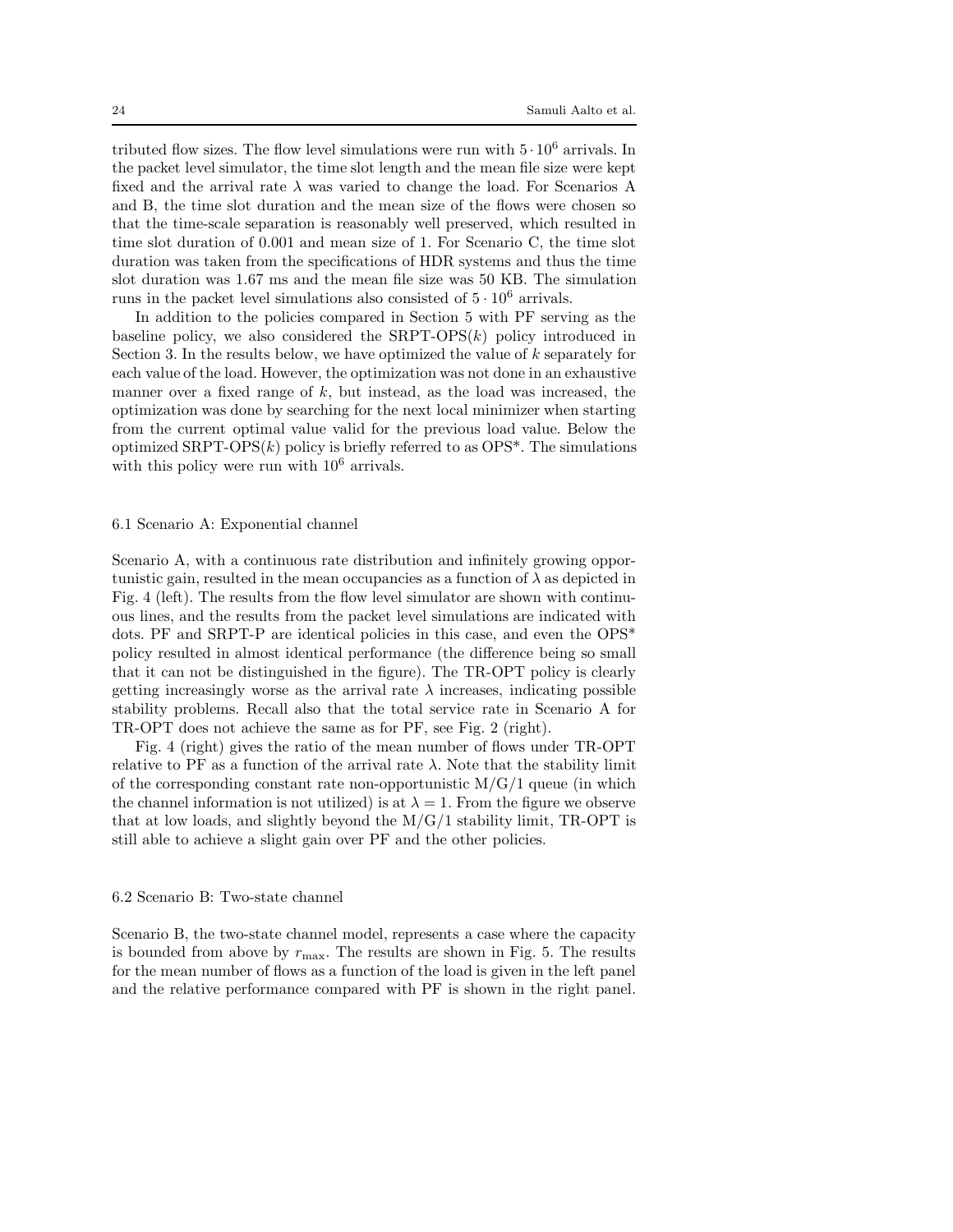

Fig. 4 Mean number of flows with different policies (left) and ratio of the mean number of flows relative to PF (right) as a function of load for Scenario A.

The load parameter is given by  $\rho = \lambda \bar{X}/r_{\text{max}}$ , where  $\bar{X}$  denotes the mean file size, and the necessary condition for stability reads  $\rho < 1$ . In this case the stability limit of the corresponding M/G/1 queue is just  $\bar{r}/r_{\text{max}} = 0.55$ , where  $\bar{r}$  denotes the mean rate.

Throughout the load region, the TR-OPT and SRPT-P policies yield practically identical performance, and the performance is significantly better than with PF and also clearly better than with OPS\*.



Fig. 5 Mean number of flows with different policies (left) and ratio of the mean number of flows relative to PF (right) as a function of load for Scenario B.

#### 6.3 Scenario C: HDR channel

Finally, Scenario C, the 11-state channel model gives the results shown in Fig. 6, where the left panel gives the mean occupancy and the right panel the relative performance compared with PF, as a function of the load. Here the load is defined as in Scenario B but with  $r_{\text{max}}$  representing the maximum HDR rate and the stability limit of the  $M/G/1$  system is approximately at 0.27.

The results from the flow level simulator are shown with continuous lines, and the results from the packet level simulations are indicated with dots. As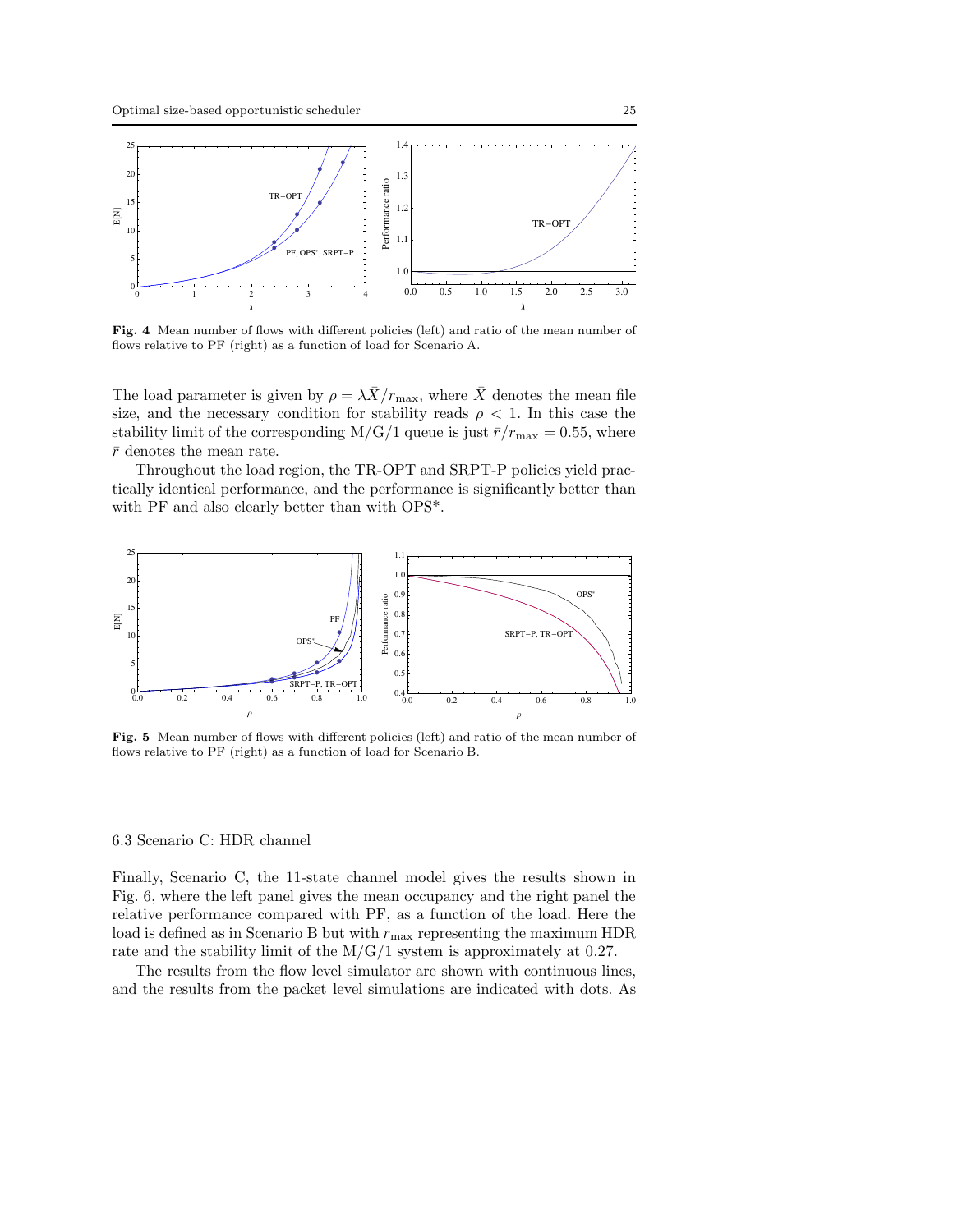can be seen, the time scale separation is nicely realized even in this scenario that is based on realistic parameters.

The results confirm partly the observations from the two-state model with SRPT-P exhibiting best performance over all loads and being superior in particular at high loads, while TR-OPT performs clearly worse at high loads than in the two-state model. The OPS\* policy is practically the same as PF, and its irregular behavior at high loads is a result of the local optimization of the k-parameter of the policy.



Fig. 6 Mean number of flows with different policies (left) and ratio of the mean number of flows relative to PF (right) as a function of load for Scenario C

### 6.4 Summary

As a synthesis for the dynamic case based on these three different scenarios, we find that the scheduling policy SRPT-P is uniformly better than the baseline policy PF or the optimized SRPT-OPS $(k)$  policy, OPS\*, and almost uniformly better than TR-OPT. Even in the cases where SRPT-P is not the best one, its difference to the best policy (TR-OPT) is rather marginal. The TR-OPT policy performs well whenever the traffic load is light or the opportunistic gain is very restricted.

# 7 Conclusions

In this paper we have considered the problem of combining optimally opportunistic and size-based scheduling in the context of data transmission in a wireless cellular system. Our model covers the symmetric case where the channel conditions for different users are independent and identically distributed (up to a user-specific coefficient), and our approach is based on the time scale separation assumption that allows us to define the optimal scheduling problem at the flow level. We have found the optimal trade-off in the transient setting where all the elastic traffic flows are available at time 0 and no new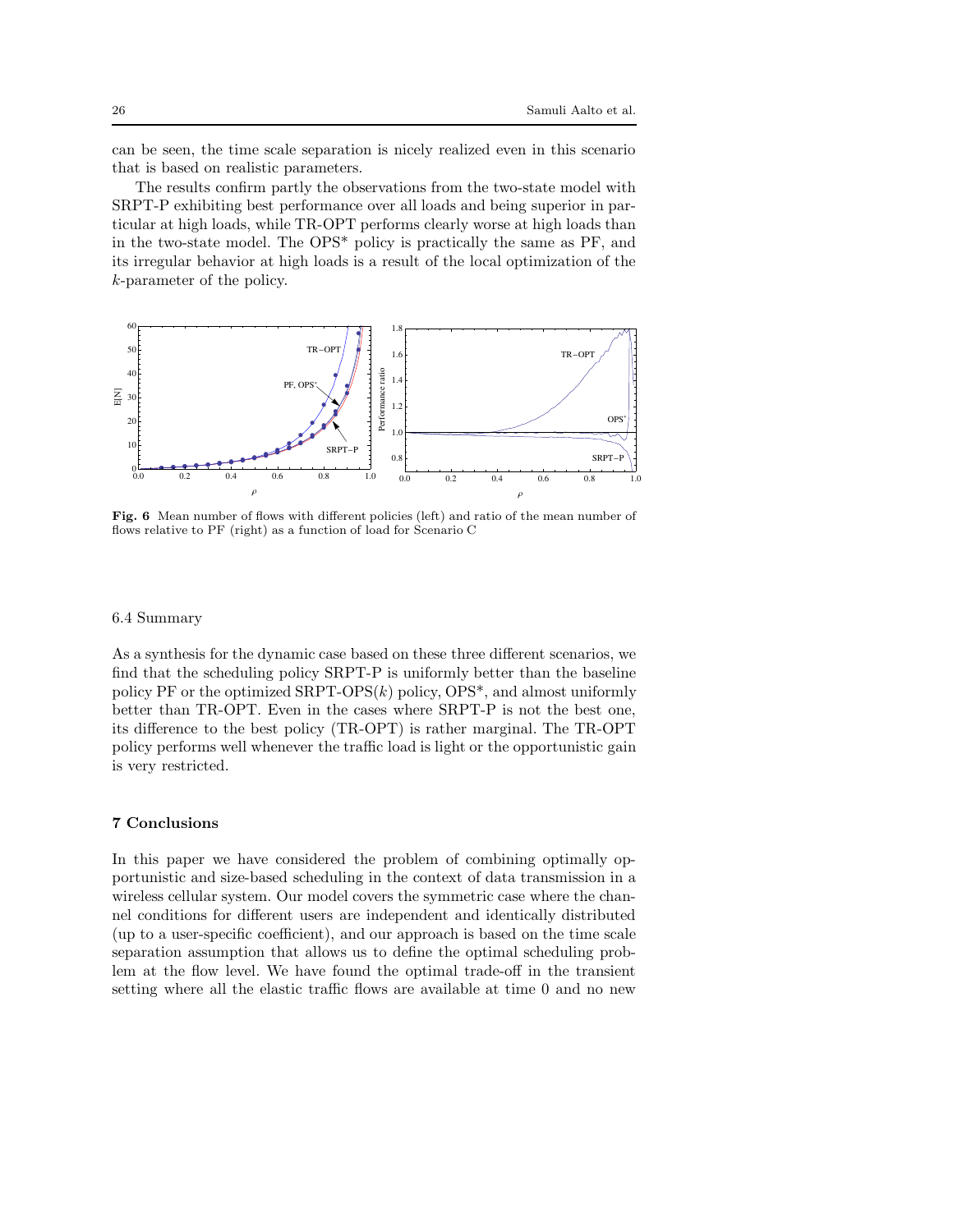flows arrive. The optimal policy is characterized both at the flow level (by giving the optimal operating points in all the phases of the service process) and at the time slot level (by giving the parameters of the optimal opportunistic scheduler). We have also explored the dynamic case with randomly arriving new flows by simulations in three very different scenarios. Interestingly, the scheduling policy TR-OPT, which is optimal for the transient system, can be improved in the dynamic case under high traffic load by applying a rate-based priority scheduler that breaks the ties based on the SRPT principle.

While we have already been considering the trade-off between opportunistic and size-based scheduling in our earlier works [12, 1, 2], in the present paper, we are, for the first time, able to combine opportunistic and size-based scheduling optimally at the time slot level. The results cover the symmetric case in the static setting with a fixed number of flows. Thus, the future challenge relates to extending the results to cover the asymmetric case with user-specific channel conditions and/or the dynamic setting with randomly arriving new flows.

### References

- 1. Aalto, S., Lassila, P.: Flow-level stability and performance of channel-aware prioritybased schedulers. In: Proceedings of NGI (2010)
- 2. Aalto, S., Penttinen, A., Lassila, P., Osti, P.: On the optimal trade-off between SRPT and opportunistic scheduling. In: Proceedings of ACM SIGMETRICS, pp. 185–195 (2011)
- 3. Ayesta, U., Erausquin, M., Jacko, P.: A modeling framework for optimizing the flowlevel scheduling with time-varying channels. Performance Evaluation 67, 1014–1029 (2010)
- 4. Bender, P., Black, P., Grob, M., Padovani, R., Sindhushyana, N., Viterbi, S.: CDMA/HDR: a bandwidth efficient high speed wireless data service for nomadic users. IEEE Communications Magazine 38(7), 70–77 (2000)
- 5. Berggren, F., Jäntti, R.: Asymptotically fair transmission scheduling over fading channels. IEEE Transactions on Wireless Communications 3, 326–336 (2004)
- 6. Bonald, T., Borst, S., Hegde, N., Jonckheere, M., Proutière, A.: Flow-level performance and capacity of wireless networks with user mobility. Queueing Systems 63, 131–164 (2009)
- 7. Borst, S.: User-level performance of channel-aware scheduling algorithms in wireless data networks. IEEE/ACM Transactions on Networking 13, 636–647 (2005)
- 8. Borst, S.: Flow-level performance and user mobility in wireless data networks. Philosophical Transactions of the Royal Society 366, 2047–2058 (2008)
- 9. Borst, S., Jonckheere, M.: Flow-level stability of channel-aware scheduling algorithms. In: Proceedings of WiOpt (2006)
- 10. Hu, M., Zhang, J., Sadowsky, J.: Traffic aided opportunistic scheduling for wireless networks: algorithms and performance bounds. Computer Networks 46, 505–518 (2004)
- 11. Jalali, A., Padovani, R., Pankaj, R.: Data throughput of CDMA-HDR a high efficiencyhigh data rate personal communication wireless system. In: Proceedings of IEEE VTC 2000-Spring Conference, pp. 1854–1858 (2000)
- 12. Lassila, P., Aalto, S.: Combining opportunistic and size-based scheduling in wireless systems. In: Proceedings of ACM MSWiM, pp. 323–332 (2008)
- 13. Lei, L., Lin, C.: Opportunistic scheduler evaluation using discriminatory processor sharing model. In: Proceedings of IEEE ICC, pp. 2926–2930 (2008)
- 14. Liu, X., Chong, E., Schroff, N.: A framework for opportunistic scheduling in wireless networks. Computer Networks 41, 451–474 (2003)
- 15. Pinedo, M.: Scheduling: Theory, Algorithms and Systems, 3rd edn. Springer (2008)